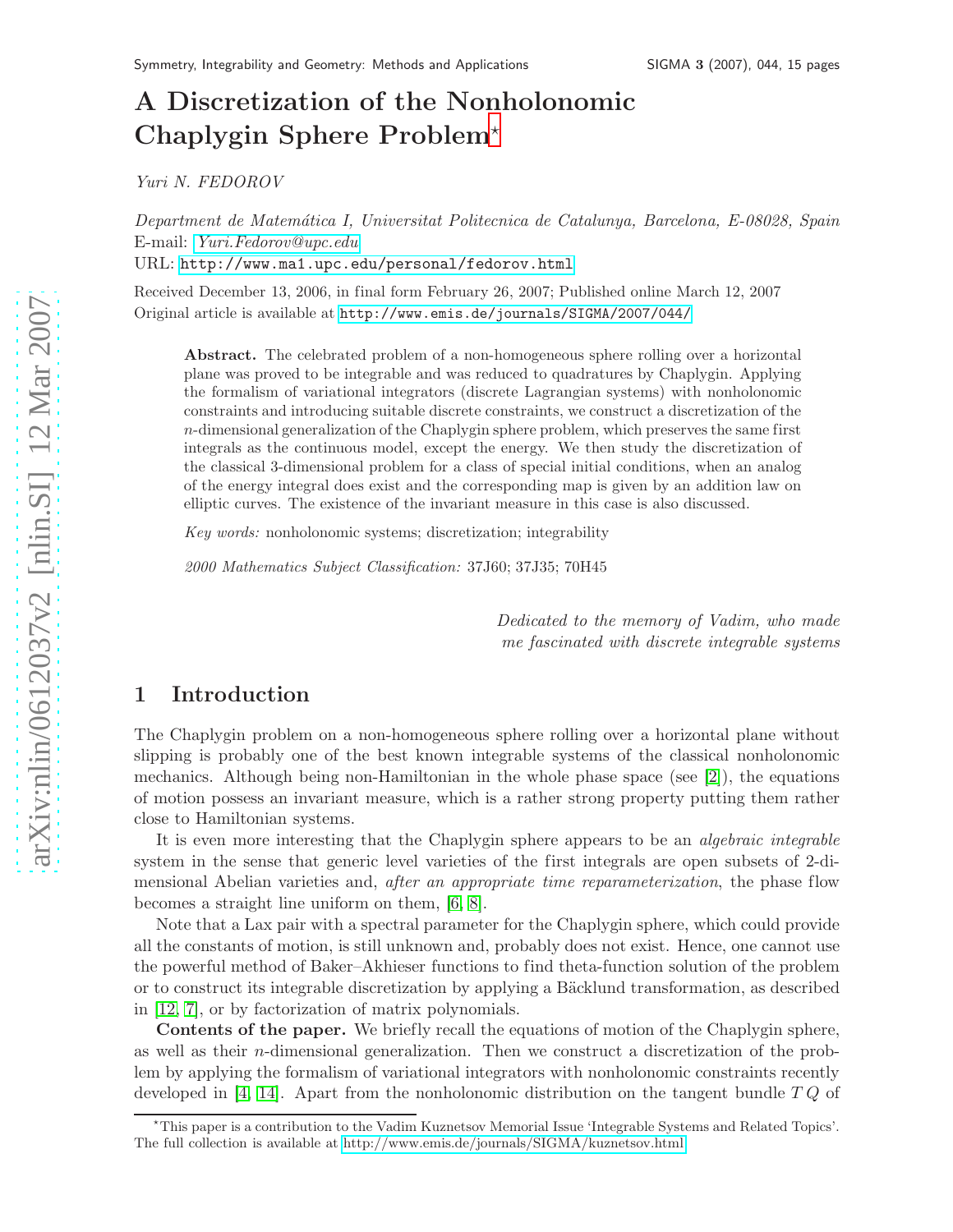the configuration manifold  $Q$ , the formalism requires introducing discrete constraints on  $Q \times Q$ which, in a certain sense, must be consistent with the continuous ones. As one can see in the literature [\[4,](#page-13-1) [10,](#page-14-5) [15\]](#page-14-6), the choice of discrete constraints is crucial for the behavior of the discretized nonholonomic system: the latter may inherit the main properties of its continuous counterpart, or may not. As an example, we note that although continuous systems with stationary nonholonomic constraints possess the energy integral, almost all their known discretizations do not enjoy this property (see e.g.,  $[5]$ ). Nevertheless, for a class of discretizations considered in [\[10\]](#page-14-5) there exists a natural method to specify discrete constraints which ensures the exact preservation of energy.

Our choice of discrete nonholonomic constraints on  $E(n) \times E(n)$  that mimics the condition of the sphere rolling without slipping over a horizontal plane allows us to construct a map discretizating the Chaplygin sphere problem, which has the form of a momentum conservation law and therefore preserves all the momenta integrals of the original system.

We then consider the discretization of the classical 3-dimensional problem for the case when the discrete angular momentum is vertical. In this special case the structure of the map is reminiscent to that of the Veselov–Moser discretization of the Euler top on  $SO(3)$  [\[19,](#page-14-8) [16\]](#page-14-9) and an analog of the quadratic energy integral does exist.

This implies that the invariant manifolds of the discretization map are elliptic curves  $\mathcal E$  and the map is described as an addition law. However, in contrast to most known integrable discrete systems, in the discrete Chaplygin sphere the translation on  $\mathcal E$  depends not only on the constants of motion but also on the point on the curve. Thus, in order to find the explicit solution, we arrive at a rather difficult problem of reparameterization of  $\mathcal E$  or its real part, which would make the translation constant. We notice that this problem is equivalent to the problem of the existence of an invariant measure of the map.

#### 2 The Chaplygin sphere and its multidimensional generalization

Following Chaplygin [\[3\]](#page-13-2), consider a dynamically non-symmetric sphere with inertia tensor J, radius  $\rho$ , and mass m rolling without slipping over a horizontal plane. Assume that the mass center and the geometric center C of the sphere coincide. Let  $\gamma = (\gamma_1, \gamma_2, \gamma_3)^T$  be the vertical unit vector and  $\omega = (\omega_1, \omega_2, \omega_3)^T$ ,  $v \in \mathbb{R}^3$  be respectively the angular velocity of the sphere and the velocity of its center in the moving frame. The condition of non-slipping of the point  $P$  of contact of the sphere with the horizontal plane is

<span id="page-1-0"></span>
$$
v + \rho \omega \times \gamma = 0. \tag{2.1}
$$

Here and below,  $\times$  denotes the vector product in  $\mathbb{R}^3$ . On the configuration space of the problem, the Lie group  $E(3)$ , these equations define *nonholonomic* constraints: for any two positions of the sphere on the plane there exists a linking trajectory that satisfies [\(2.1\)](#page-1-0).

Under these constraints the equations of motion can be reduced to the following closed system for  $\omega, \gamma$  [\[3,](#page-13-2) [9\]](#page-14-10)<sup>[1](#page-1-1)</sup>

<span id="page-1-2"></span>
$$
\Lambda \dot{\omega} = \Lambda \omega \times \omega + \frac{D}{F} \langle \Lambda^{-1} \gamma, (\Lambda \omega) \times \omega \rangle \gamma, \qquad \dot{\gamma} = \gamma \times \omega,
$$
\n(2.2)

where

$$
D = m\rho^2
$$
,  $\Lambda = J + D\mathbb{I}$ ,  $F = \langle J\gamma, \Lambda^{-1}\gamma \rangle \equiv 1 - D\langle \gamma, \Lambda^{-1}\gamma \rangle$ ,

<span id="page-1-1"></span><sup>1</sup>We use our proper notation for the variables and parameters of the problem, which may differ from that used in the original paper [\[3\]](#page-13-2).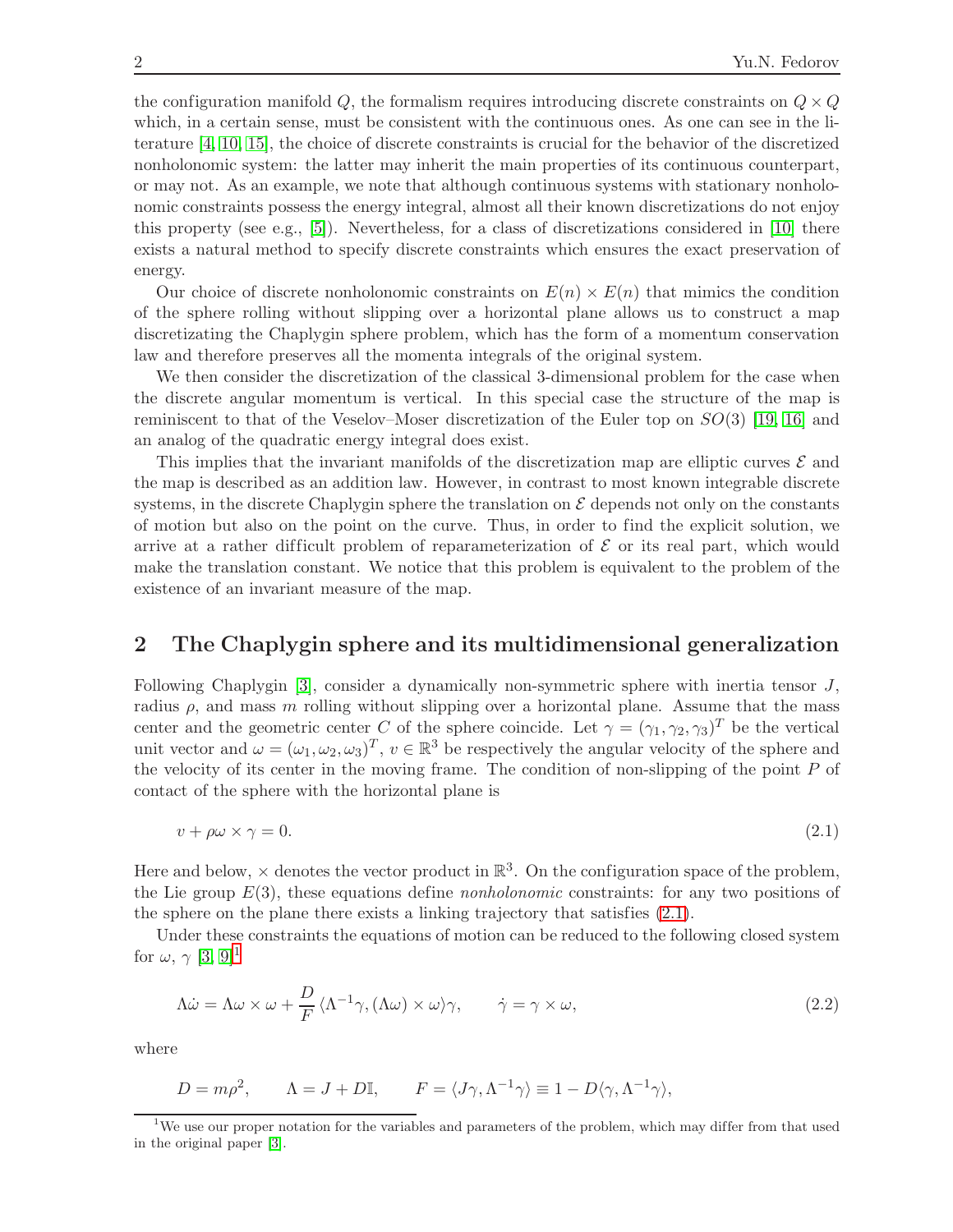I being the identity  $3 \times 3$  matrix. Let  $K = \Lambda \omega - D \langle \omega, \gamma \rangle \gamma$  be the vector of the angular momentum of the sphere with respect to the contact point  $P$ . Then the system  $(2.2)$  also admits representation in form

<span id="page-2-1"></span>
$$
\dot{K} = K \times \omega, \qquad \dot{\gamma} = \gamma \times \omega. \tag{2.3}
$$

Hence, like  $\gamma$ , the momentum K is fixed in space. As a result, the system possesses four independent first integrals

<span id="page-2-0"></span>
$$
\langle \gamma, \gamma \rangle = 1, \qquad \langle K, \gamma \rangle \equiv \langle J\omega, \gamma \rangle = h, \qquad \langle K, K \rangle = n, \qquad \langle K, \omega \rangle = l. \tag{2.4}
$$

Here the last integral is the kinetic energy of the sphere and, since

$$
\Lambda \omega = K - \frac{D}{F} \left\langle \gamma, \Lambda^{-1} K \right\rangle \gamma,
$$

it can be rewritten in terms of  $K$ ,  $\gamma$ :

<span id="page-2-3"></span>
$$
\langle K, \Lambda^{-1}K \rangle - \frac{D}{F} \langle \gamma, \Lambda^{-1}K \rangle^2. \tag{2.5}
$$

In addition, the system [\(2.2\)](#page-1-2) possesses an invariant measure

<span id="page-2-2"></span>
$$
\sqrt{\langle J\gamma, \Lambda^{-1}\gamma \rangle} \, d\omega_1 \wedge \dots \wedge d\gamma_3,\tag{2.6}
$$

hence, by the Euler–Jacobi theorem (which is also often refereed to as the Jacobi last multiplier theorem, see e.g., [\[20\]](#page-14-11)), it is integrable by quadratures and its generic invariant varieties are 2-dimensional tori.

There are two special types of the initial conditions, when the equations of motion are simplified. In the first case the momentum K is horizontal,  $\langle K, \gamma \rangle = 0$ . As shown by Chaplygin, after a time reparameterization and introducing spheroconic coordinates on  $S^2 = \langle \gamma, \gamma \rangle$  the variables separate and the system reduces to hyperelliptic quadratures. Theta function solution for the unreduced Chaplygin system in this, as well as in the generic case, was obtained in [\[8\]](#page-14-1).

The second special case is described below.

The case of the vertical momentum K. As noticed in  $[3]$  and as follows from the energy integral in [\(2.4\)](#page-2-0), under the special initial conditions  $K = h\gamma$ ,  $h = \text{const}$  one has  $\langle K, \omega \rangle =$  $h\langle \gamma, \omega \rangle = l$ , i.e.,

$$
\langle \omega, \gamma \rangle = \frac{l}{h} = \text{const}, \quad \text{and} \quad \Lambda \omega = \frac{h^2 + Dl}{h} \gamma.
$$

As a result, the first vector equation in [\(2.2\)](#page-1-2) takes the form of the Euler top equations

<span id="page-2-4"></span>
$$
\Lambda \dot{\omega} = \Lambda \omega \times \omega, \tag{2.7}
$$

and integrals [\(2.4\)](#page-2-0) reduce to

$$
\langle \omega, \Lambda \omega \rangle = l, \qquad \langle \Lambda \omega, \Lambda \omega \rangle = k^2, \qquad l, k = \text{const.}
$$

Hence, for almost all initial conditions  $K = h\gamma$ , the variables  $\omega_i$ ,  $\gamma_i$  are elliptic functions of the original time t and the solution of the reduced system is periodic.

Multidimensional generalization. Now, following [\[9\]](#page-14-10), consider the generalized Chaplygin problem on an n-dimensional ball rolling without slipping on an  $(n-1)$ -dimensional 'horizontal' hyperplane H in  $\mathbb{R}^n$ . The configuration space for the ball is the Lie group  $E(n) = (R, r)$ , where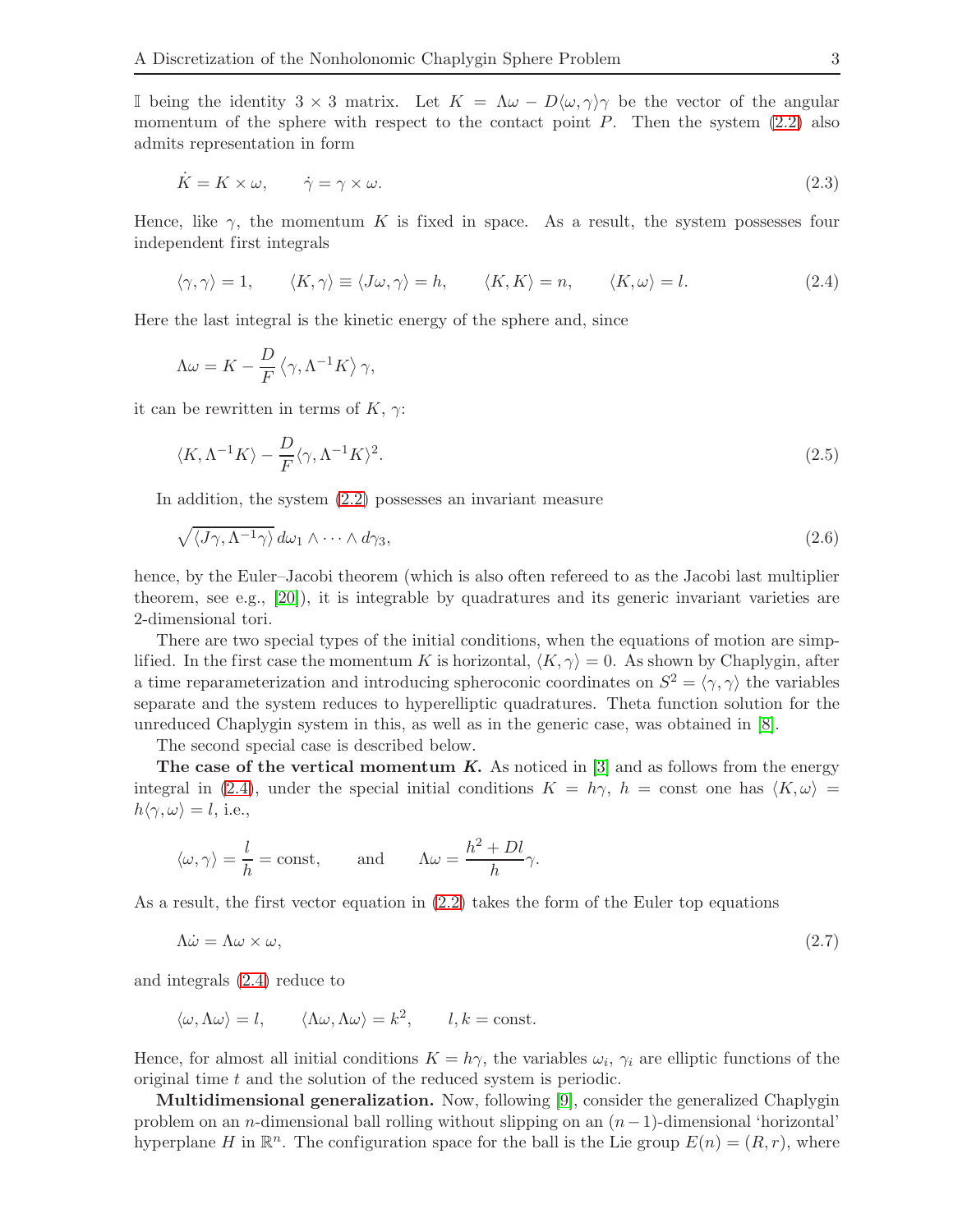$R \in SO(n)$ ,  $r \in \mathbb{R}^n$  are the rotation matrix of the sphere and the position vector of its center C. For a trajectory  $R(t)$ ,  $r(t)$ , define the Lie algebra element  $(\omega, v_C)$ , where

<span id="page-3-5"></span>
$$
\omega = R^{-1}\dot{R} \in so(n), \qquad v_C = R^{-1}\dot{r} \in \mathbb{R}^n \tag{2.8}
$$

are respectively the angular velocity and the velocity of  $C$  in the frame attached to the sphere.

Let now  $\gamma \in \mathbb{R}^n$  be the unit vector orthogonal to the hyperplane H and directed 'upwards', i.e., from H to the center C, and, as above,  $\rho$  be radius of the ball. Then the condition for the sphere rolling without slipping that generalizes [\(2.1\)](#page-1-0) reads

<span id="page-3-0"></span>
$$
v_C + \rho \,\omega \,\gamma = 0. \tag{2.9}
$$

One can show that this vector constraint determines a non-integrable distribution on the tangent bundle  $T E(n)$ , which is neither left- no right-invariant with respect to the action of  $E(n)$ .

Next, introduce the angular momentum of the sphere in the body frame with respect to the center C,

<span id="page-3-6"></span>
$$
M = J\omega + \omega J \in so^*(n),\tag{2.10}
$$

J being a constant diagonal  $n \times n$  matrix. Then, as shown in [\[9\]](#page-14-10), the motion of the sphere is described by the following Euler–Lagrange equations

<span id="page-3-1"></span>
$$
\dot{M} + [\omega, M] = \rho F \wedge \gamma, \qquad m(\dot{v}_C + \omega v_C) = F, \qquad \dot{\gamma} + \omega \gamma = 0,
$$
\n(2.11)

where  $F \in \mathbb{R}^n$  is the reaction force acting at the point P of contact of the sphere with the hyperplane H. Here all the vectors are considered in the frame attached to the ball.

Now, differentiating the constraints  $(2.9)$  and using the second equation in  $(2.11)$ , we find  $F = m \rho \dot{\omega} \gamma$ . Then [\(2.11\)](#page-3-1) gives

$$
\dot{M} + [\omega, M] = D(\dot{\omega}\Gamma + \Gamma\dot{\omega}), \qquad \dot{\Gamma} + [\omega, \Gamma] = 0,
$$

where  $D = m\rho^2$ ,  $\Gamma = \gamma \otimes \gamma \equiv \gamma \gamma^T$ . Then this system can be represented in the following compact commutative form that generalizes [\(2.3\)](#page-2-1)

<span id="page-3-2"></span>
$$
\dot{\mathbf{K}} + [\omega, \mathbf{K}] = 0, \qquad \dot{\Gamma} + [\omega, \Gamma] = 0,
$$
\n(2.12)

where

<span id="page-3-7"></span>
$$
\mathbf{K} = J\omega + \omega J + D(\Gamma\omega + \omega\Gamma) \in so^*(m)
$$
\n(2.13)

can be regarded as the angular momentum of the ball relative to the contact point P.

It is natural to introduce the nondegenerate inertia operator  $\mathcal{A}: so(n) \to so(n)^*$  such that  $\mathbf{K} = \mathcal{A}\omega$ . Since  $\mathcal{A}$  is nondegenerate, equations [\(2.12\)](#page-3-2) give a closed system for the variables  $\omega$ ,  $\gamma$ .

As follows from the form of  $(2.12)$ ,  $Ad_R\mathbf{K}$  is a constant tensor in the space. Hence this system has the following set of integrals

<span id="page-3-3"></span>
$$
\text{tr }\mathbf{K}^s, \qquad \text{tr }(\mathbf{K}^s\Gamma^l), \qquad \text{tr }\Gamma = 1, \qquad s = 2, 4, 6, \dots, \qquad l \in \mathbb{N}. \tag{2.14}
$$

naturally, the system also possesses the energy integral

<span id="page-3-4"></span>
$$
H = -\frac{1}{4}\text{tr}(\omega \mathcal{A}\omega) \tag{2.15}
$$

and, as shown in [\[9\]](#page-14-10), the invariant measure  $\mu d\omega \wedge d\gamma$  with density  $\mu = \sqrt{\det A}$ , which depends on the components of  $\gamma$  only.

In the classical case  $n = 3$ , under the isomorphism between  $so(3)$  and  $\mathbb{R}^3$ ,

$$
\omega_{ij} = \varepsilon_{ijk}\omega_k, \qquad \mathbf{K}_{ij} = \varepsilon_{ijk}K_k
$$

the integrals  $(2.14)$ ,  $(2.15)$  and the measure transform to  $(2.4)$  and  $(2.6)$  respectively.

Various properties of the Chaplygin sphere and its  $n$ -dimensional generalization were studied in [\[6,](#page-14-0) [11,](#page-14-12) [8,](#page-14-1) [18\]](#page-14-13), although the integrability or nonintegrability of this generalization was not proved.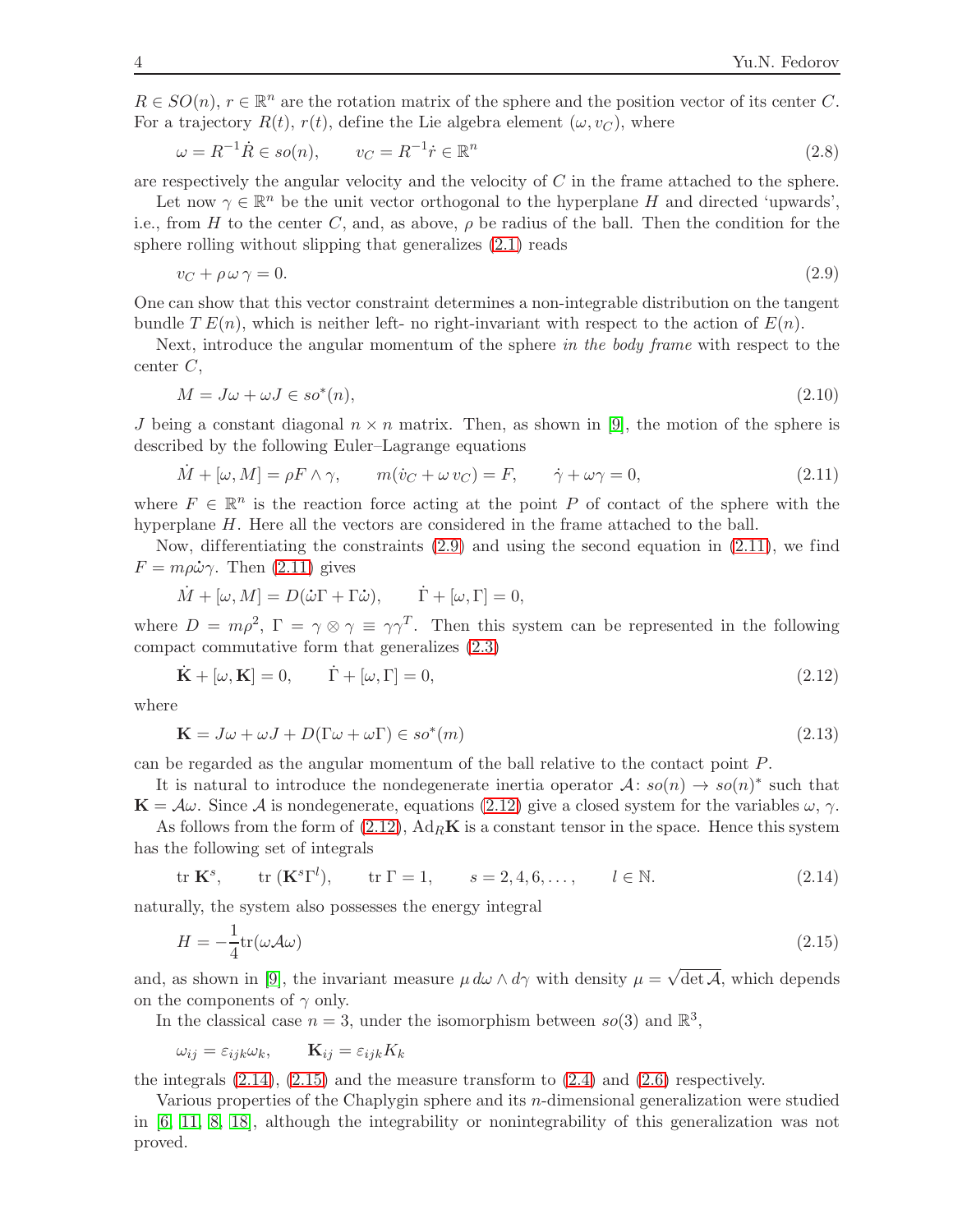#### 3 Discrete mechanical systems with nonholonomic constraints

Before describing the discrete setting, let us recall that a continuous nonholonomic Lagrangian system is a triple  $(Q, L, \mathcal{D})$ , where Q is a smooth *n*-dimensional configuration space,  $L : TQ \rightarrow$ R is a smooth function called the Lagrangian, and  $\mathcal{D} \subset TQ$  is a k-dimensional constraint distribution. Let  $q = (q_1, \ldots, q_n)$  be local coordinates on Q. In the induced coordinates  $(q, \dot{q})$ on the tangent bundle  $TQ$  we write  $L(q, \dot{q})$ . It is assumed that the map

$$
\frac{\partial L}{\partial \dot{q}}\colon TQ\to T^*Q
$$

is invertible. A curve  $q(t) \in Q$  is said to *satisfy the constraints* if  $\dot{q}(t) \in \mathcal{D}_{q(t)}$  for all t. The equations of motion are given by the Lagrange–d'Alembert principle:

<span id="page-4-0"></span>
$$
\delta \int_{a}^{b} L(q^i, \dot{q}^i) dt = 0,\tag{3.1}
$$

where  $\delta q(t) \in \mathcal{D}_{q(t)}$  for  $t \in (a, b)$  and  $\delta q(a) = \delta q(b) = 0$ . This principle is supplemented by the condition that the curve itself satisfies the constraints. Note that we take the variation before imposing the constraints.

Assuming that the constraint distribution is specified by a set of differential forms  $A^{j}(q)$ ,  $j = 1, \ldots, s < n,$ 

<span id="page-4-1"></span>
$$
\mathcal{D} = \{ \dot{q} \in TQ \mid \langle A^j(q), \dot{q} \rangle = 0, \ j = 1, \dots, s \},\tag{3.2}
$$

the principle [\(3.1\)](#page-4-0) implies the Euler–Lagrange equations with multipliers  $\lambda_i$ 

<span id="page-4-2"></span>
$$
\frac{d}{dt}\frac{\partial L}{\partial \dot{q}} - \frac{\partial L}{\partial q} = \sum_{j=1}^{s} \lambda_j A^j(q). \tag{3.3}
$$

Coupled with [\(3.2\)](#page-4-1), they give a complete description of the dynamics of the system.

Note that equations [\(3.3\)](#page-4-2) conserve the energy

$$
E = \left\langle \frac{\partial L}{\partial \dot{q}}, \dot{q} \right\rangle - L.
$$

The discrete Lagrange–d'Alembert principle and equations. Let, as above, Q be a smooth manifold. According to [\[4\]](#page-13-1), a discrete nonholonomic mechanical system on Q is defined by three ingredients

- (1) a discrete Lagrangian  $\mathbb{L}: Q \times Q \to \mathbb{R};$
- (2) an  $(n-s)$ -dimensional distribution D on TQ (given by equations [\(3.2\)](#page-4-1));
- (3) a discrete constraint manifold  $\mathcal{D}_d \subset Q \times Q$ , which has the same dimension as  $\mathcal D$  and satisfies the condition  $(q, q) \in \mathcal{D}_d$  for all  $q \in Q$ .

The dynamics is given by the following *discrete Lagrange–d'Alembert principle* (see [\[4\]](#page-13-1)),

$$
\sum_{k=0}^{N-1} (D_1 \mathbb{L}(q_k, q_{k+1}) + D_2 \mathbb{L}(q_{k-1}, q_k)) \, \delta q_k = 0, \qquad \delta q_k \in \mathcal{D}_{q_k}, \qquad (q_k, q_{k+1}) \in \mathcal{D}_d.
$$

Here  $D_1\mathbb{L}$  and  $D_2\mathbb{L}$  denote the partial derivatives of the discrete Lagrangian with respect to the first and the second inputs, respectively.

The discrete constraint manifold is specified by the discrete constraint functions

<span id="page-4-3"></span>
$$
\mathcal{F}_j(q_k, q_{k+1}) = 0, \qquad j = 1, \dots, s,
$$
\n(3.4)

which impose the above restriction on the solution sequence  $\{(q_k, q_{k+1})\}.$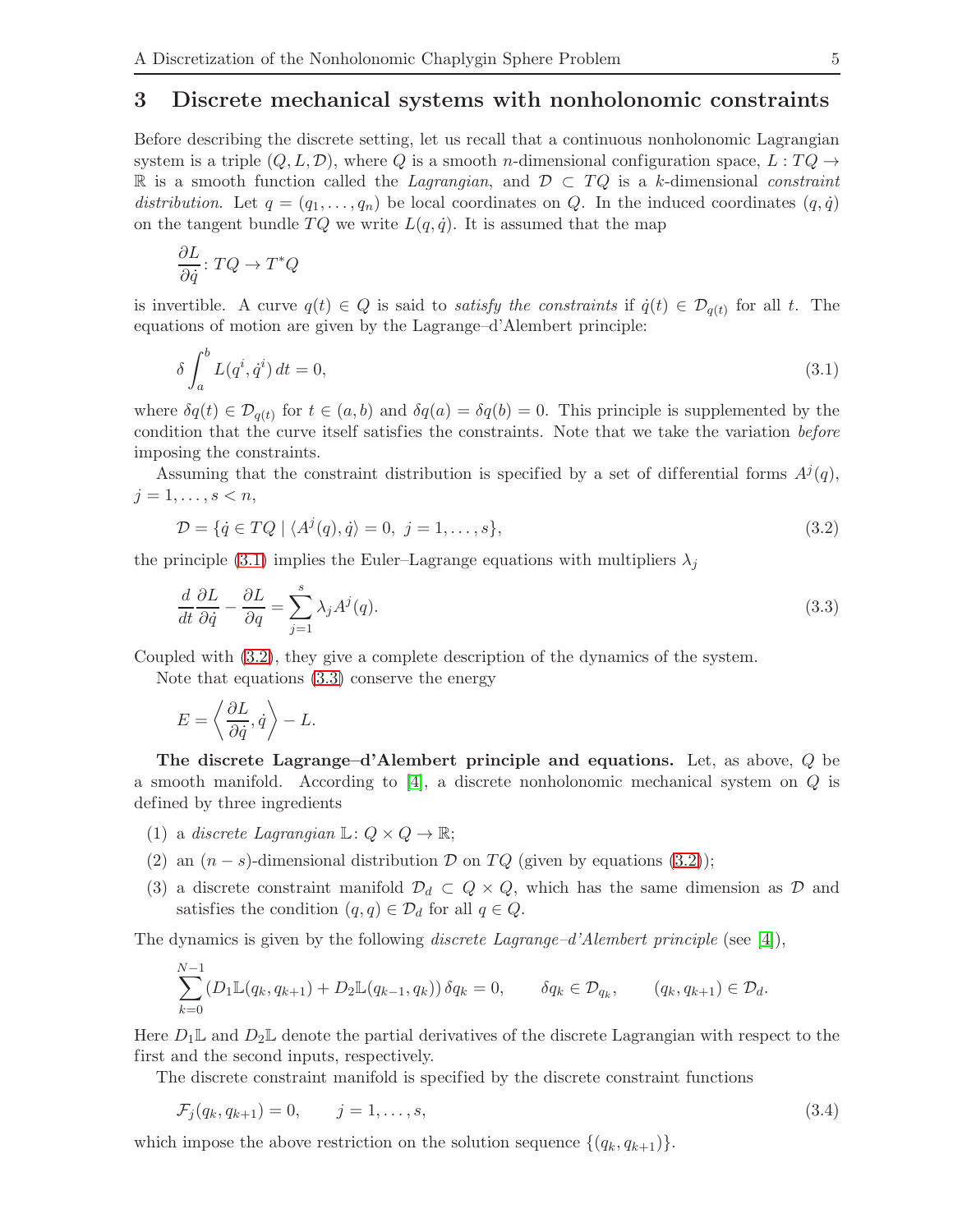**Remark 1.** If the discrete Lagrangian L is obtained from a continuous one,  $L(q, \dot{q})$ , via a discretization mapping  $\Psi: Q \times Q \to TQ$  defined in a neighborhood of the diagonal of  $Q \times Q$ , i.e.,  $\mathbb{L} = L \circ \Psi$ , then the variety  $\mathcal{D}_d$  must be *consistent* with the continuous distribution  $\mathcal{D}$ . Namely,  $\mathcal{D}_d$  is locally defined by the equations  $A^j \circ \Psi = 0, j = 1, \ldots, s$ .

In particular, if the distribution  $D \subset T Q$  is integrable, i.e., it defines an  $(n - s)$ -dimensional integral submanifold  $\mathcal{N} \subset Q$ , then  $\mathcal{D}_d \subset Q \times Q$  is just the product  $\mathcal{N} \times \mathcal{N}$ .

We emphasize that, in general, the discretization mapping is not unique and hence there are many ways to define the discrete Lagrangian  $\mathbb L$  and the discrete constraint manifold  $\mathcal D_d$  for a given nonholonomic system  $(Q, L, \mathcal{D})$ .<sup>[2](#page-5-0)</sup>

The discrete principle implies that the solutions of a discrete nonholonomic system are represented by sequences  $\{(q_k, q_{k+1})\}$  that satisfy the discrete Lagrange–d'Alembert equations with multipliers

<span id="page-5-1"></span>
$$
D_1 \mathbb{L}(q_k, q_{k+1}) + D_2 \mathbb{L}(q_{k-1}, q_k) = \sum_{j=1}^s \lambda_j^k A_j(q_k). \tag{3.5}
$$

The multipliers  $\lambda_j^k$  are determined from the discrete constraints [\(3.4\)](#page-4-3), but, in general, not uniquely. Hence, the map  $Q \times Q \mapsto Q \times Q$  defined by [\(3.4\)](#page-4-3), [\(3.5\)](#page-5-1) is multi-valued.

**Remark 2.** According to [\[4\]](#page-13-1), equations [\(3.5\)](#page-5-1) introduce a well-defined mapping  $(q_{k-1}, q_k) \mapsto$  $(q_k, q_{k+1}),$  if the  $(n + s) \times (n + s)$  matrix

$$
\begin{pmatrix}\nD_1 D_2 L_d(q_k, q_{k+1}) & A^1(q_k) & \cdots & A^s(q_k) \\
D_2 \mathcal{F}_1(q_k, q_{k+1}) & 0 & \cdots & 0 \\
\vdots & \vdots & \ddots & \vdots \\
D_2 \mathcal{F}_s(q_k, q_{k+1}) & 0 & \cdots & 0\n\end{pmatrix}
$$

is invertible for each  $(q_k, q_{k+1})$  in a neighborhood of the diagonal of  $Q \times Q$ .

## 4 A discretization of the Chaplygin sphere

Now we apply the above approach to discretize the generalized Chaplygin sphere problem on  $E(n)$ . The trajectory of such system is a sequence  $(R_k, r_k)$ ,  $k \in \mathbb{Z}$ . We choose the discrete Lagrangian in form

<span id="page-5-2"></span>
$$
\mathbb{L} = \frac{1}{2} \text{Tr}(R_k J R_{k+1}^T) + \frac{m}{2} \langle \Delta r_k, \Delta r_k \rangle, \qquad \Delta r_k = r_{k+1} - r_k. \tag{4.1}
$$

Here the rotational part  $\frac{1}{2} \text{Tr}(R_k J R_{k+1}^T)$  coincides with the Lagrangian of the Euler top on  $SO(n)$ introduced in [\[19\]](#page-14-8).

Note that, in view of  $(2.8)$ , the continuous constraints  $(2.9)$  can be rewritten as

<span id="page-5-3"></span>
$$
\dot{r} + \rho \dot{R} R^T \vec{\gamma} = 0,\tag{4.2}
$$

where  $\vec{\gamma}$  is the unit normal vector in the fixed frame (without loss of generality we can set it to be  $(0, \ldots, 0, 1)^T$ .)

Then, in view of  $(4.1)$ ,  $(4.2)$ , in our case the discrete Lagrange–d'Alembert equations  $(3.5)$ take the form

<span id="page-5-4"></span>
$$
R_{k+1}J + R_{k-1}J = \Lambda_k R_k + \rho \vec{f}^k \vec{\gamma}^T R_k,
$$
\n(4.3)

<span id="page-5-0"></span><sup>&</sup>lt;sup>2</sup>An alternative approach to the discretization of nonholonomic systems based on a modification of canonical transformations was proposed in [\[14\]](#page-14-4).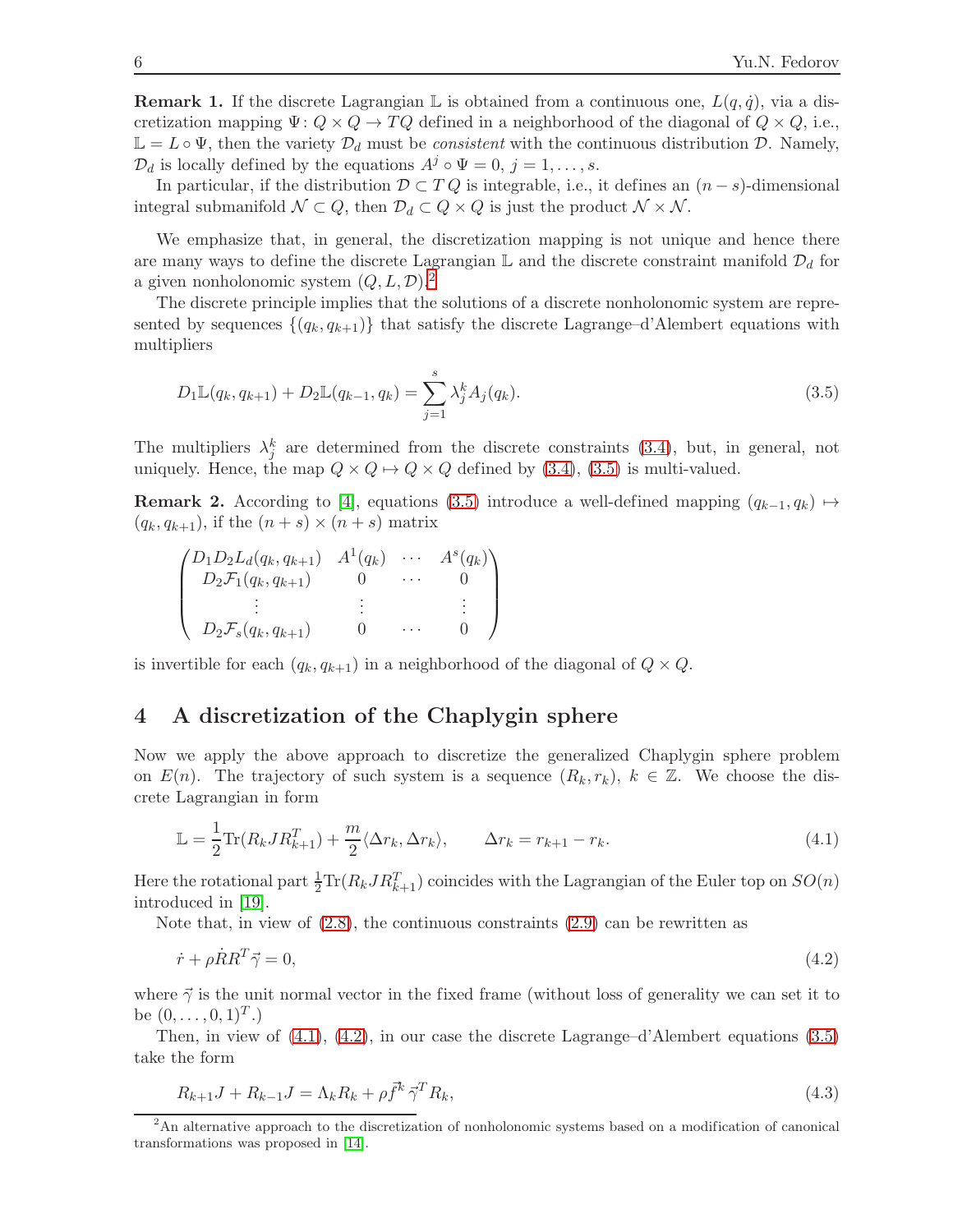<span id="page-6-1"></span>
$$
m(r_{k+1} - r_k) - m(r_k - r_{k-1}) = \bar{f}^k,
$$
\n(4.4)

where  $\Lambda_k$  is the symmetric matrix Lagrange multiplier and  $\vec{f}^k = (f_1^k, \ldots, f_n^k)^T$ , is the vector multiplier corresponding to the constraints [\(4.2\)](#page-5-3).

In view of the property  $R_k R_k^T = I$ , equations [\(4.3\)](#page-5-4) yield

<span id="page-6-0"></span>
$$
R_{k+1} J R_k^T + R_{k-1} J R_k^T = \Lambda_k + \rho \vec{f}^k \vec{\gamma}^T,
$$
  
\n
$$
R_k J R_{k+1}^T + R_k J R_{k-1}^T = \Lambda_k^T + \rho \vec{\gamma} \vec{f}_k^T.
$$
\n(4.5)

Following [\[19\]](#page-14-8), we introduce the discrete angular momentum of the sphere with respect to its center C in space

$$
m_k = R_{k+1} J R_k^T - R_k J R_{k+1}^T \in so(n).
$$

Then  $(4.5)$ ,  $(4.4)$  give rise to

<span id="page-6-2"></span>
$$
m_k = m_{k-1} + \rho(\vec{f}^k \vec{\gamma}^T - \vec{\gamma} \vec{f}^k^T), \qquad m(\Delta r_k - \Delta r_{k-1}) = \vec{f}^k.
$$
 (4.6)

Next, like in [\[19\]](#page-14-8), introduce the discrete momentum of the sphere in the body frame

$$
M_k = \text{Ad}_{R_k} m_k \equiv \Omega_k J - J \Omega_k^T, \qquad \Omega_k = R_k^T R_{k+1} \in SO(n),
$$

where  $\Omega_k$  is the finite rotation in the body frame. In the continuous limit  $\Omega_k \mapsto I+\varepsilon\omega, \omega \in so(n)$ , it transforms to the momentum [\(2.10\)](#page-3-6).

Then the system [\(4.6\)](#page-6-2) gives

$$
M_k = \Omega_{k-1}^T M_{k-1} \Omega_{k-1} + \rho (R_k^T \vec{f}^k \gamma^T R_k - R_k^T \gamma_k \vec{f}^T R_k),
$$
  

$$
m(\Delta r_k - \Delta r_{k-1}) = \vec{f}^k,
$$

that is,

<span id="page-6-3"></span>
$$
M_k = \Omega_{k-1}^T M_{k-1} \Omega_{k-1} + \rho \vec{F}^k \wedge \gamma_k^T, \qquad m(\Delta r_k - \Delta r_{k-1}) = \vec{f}^k,
$$
\n(4.7)

where

<span id="page-6-5"></span>
$$
\vec{F}^k = R_k^T \vec{f}^k, \qquad \gamma_k = R_k^T \vec{\gamma} \tag{4.8}
$$

represent the vectors  $\vec{f}^k$ ,  $\vec{\gamma}$  in the body frame. Equations [\(4.7\)](#page-6-3) can be regarded as a discrete version of the equations of motion of the Chaplygin sphere [\(2.11\)](#page-3-1).

Discrete constraints. In order to determine the vector multiplier  $\vec{f}^k$  we must specify discrete constraints on  $E(n) \times E(n)$ . A naive choice that imitates the form of the continuous constraints [\(2.9\)](#page-3-0) is

$$
\Delta r_k + \rho \,\overline{\Omega}_k \overline{\gamma} = 0,
$$

where  $\bar{\Omega}_k = R_{k+1} R_k^T \in SO(n)$  is the finite rotation of the sphere in the space frame. However, this choice allows that the displacement  $\Delta r_k$  of the center C may be not "horizontal" (i.e., orthogonal to the vertical vector  $\bar{\gamma}$ ), which is incompatible with the mechanical setting of the problem.

For this reason, our choice of the corresponding discrete constraints [\(3.4\)](#page-4-3) will be

<span id="page-6-4"></span>
$$
\Delta r_k + \frac{\rho}{2} (\bar{\Omega}_k - \bar{\Omega}_k^T) \vec{\gamma} = 0, \tag{4.9}
$$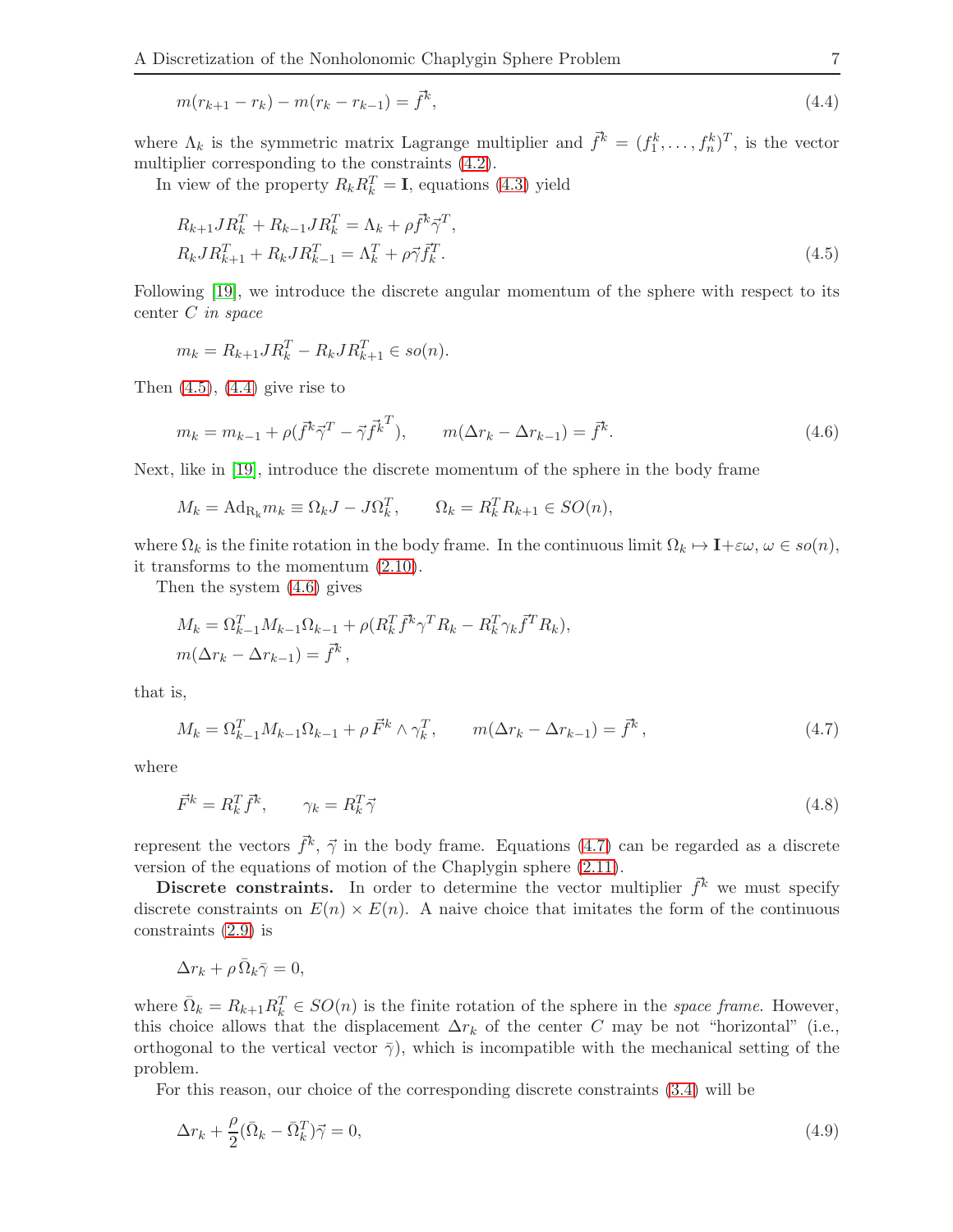which does ensure that  $\Delta r_k$  is orthogonal to  $\bar{\gamma}$ . In the continuous limit  $\bar{\Omega}_k \mapsto \mathbf{I} + \omega$  it transforms to the constraint [\(4.2\)](#page-5-3).

Then, in view of [\(4.9\)](#page-6-4) and the second equation in [\(4.7\)](#page-6-3),

$$
\begin{aligned}\n\vec{f}^k &= -\frac{m\rho}{2} (\bar{\Omega}_k - \bar{\Omega}_k^T) \vec{\gamma} + \frac{m\rho}{2} (\bar{\Omega}_{k-1} - \bar{\Omega}_{k-1}^T) \vec{\gamma}, \\
\vec{F}^k &= R_k^T \vec{f}^k = -\frac{m\rho}{2} (\Omega_k - \Omega_k^T) \gamma_k - \frac{m\rho}{2} (\Omega_{k-1} - \Omega_{k-1}^T) \gamma_k,\n\end{aligned}
$$

and, therefore,

$$
\begin{split} \vec{F}^k \wedge \gamma_k^T &= -\frac{m\rho}{2} [\Omega_k \Gamma_k + \Gamma_k \Omega_k] + \frac{m\rho}{2} [\Omega_k^T \Gamma_k + \Gamma_k \Omega_k^T] + \frac{m\rho}{2} [\Omega_{k-1} \Gamma_k + \Gamma_k \Omega_{k-1}] \\ &- \frac{m\rho}{2} [\Omega_{k-1}^T \Gamma_k + \Gamma_k \Omega_{k-1}^T], \end{split}
$$

where, as in Section 2,  $\Gamma_k = \gamma_k \otimes \gamma_k \equiv \gamma_k \gamma_k^T$ .

As a result, we eliminate the multipliers  $\vec{F}^k$  and from [\(4.7\)](#page-6-3), [\(4.8\)](#page-6-5) get the equations

$$
M_k + \frac{m\rho^2}{2} [\Omega_k \Gamma_k + \Gamma_k \Omega_k] - \frac{m\rho^2}{2} [\Omega_k^T \Gamma_k + \Gamma_k \Omega_k^T] = \Omega_{k-1}^T M_{k-1} \Omega_{k-1}
$$
  
+ 
$$
\frac{m\rho^2}{2} [\Omega_{k-1} \Gamma_k + \Gamma_k \Omega_{k-1}] - \frac{m\rho^2}{2} [\Omega_{k-1}^T \Gamma_k + \Gamma_k \Omega_{k-1}^T],
$$
(4.10)

<span id="page-7-4"></span><span id="page-7-3"></span>
$$
\gamma_k = \Omega_{k-1}^T \gamma_{k-1},\tag{4.11}
$$

which define an implicit map  $C: (\Omega_{k-1}, \gamma_{k-1}) \mapsto (\Omega_k, \gamma_k)$ .

<span id="page-7-2"></span>**Proposition 1.** The map  $\mathcal C$  admits the following compact representation

<span id="page-7-0"></span>
$$
\mathcal{K}_k = \Omega_{k-1}^T \mathcal{K}_{k-1} \Omega_{k-1}, \qquad \Gamma_k = \Omega_{k-1}^T \Gamma_{k-1} \Omega_{k-1}, \tag{4.12}
$$

where  $\mathcal{K}_k$  is the discrete analog of the momentum with respect to the contact point P of the sphere,

<span id="page-7-1"></span>
$$
\mathcal{K}_k = \Omega_k \left( J + \frac{D}{2} \Gamma_k \right) - \left( J + \frac{D}{2} \Gamma_k \right) \Omega_k^T + \frac{D}{2} (\Gamma_k \Omega_k - \Omega_k^T \Gamma_k)
$$
  
\n
$$
\equiv M_k + \frac{D}{2} (\Omega_k \Gamma_k - \Gamma_k \Omega_k^T) + \frac{D}{2} (\Gamma_k \Omega_k - \Omega_k^T \Gamma_k), \qquad D = m \rho^2.
$$
\n(4.13)

Indeed, in the continuous limit  $\Omega_k \mapsto I + \varepsilon \omega, \, \varepsilon \ll 1$  the matrix  $\mathcal{K}/\varepsilon$  tends precisely to the angular momentum  $(2.13)$  of the *n*-dimensional sphere with respect to its contact point, whereas the relations [\(4.12\)](#page-7-0) transform to the continuous equations [\(2.12\)](#page-3-2).

The map  $\mathcal C$  therefore is evaluated as follows:

- 1) given  $\Omega_{k-1}$ ,  $\Gamma_{k-1}$ , determine  $\mathcal{K}_{k-1}$  by [\(4.13\)](#page-7-1);
- 2) Calculate  $\mathcal{K}_k$ ,  $\Gamma_k$  by [\(4.12\)](#page-7-0);
- 3) Given  $\mathcal{K}_k$ ,  $\Gamma_k$ , reconstruct  $\Omega_k$  as a solution of the matrix equation [\(4.13\)](#page-7-1).

The latter equation, in general, has several solutions, hence the map  $\mathcal C$  is multi-valued. An an immediate corollary of Proposition [1,](#page-7-2) we obtain

**Proposition 2.** Regardless to a branch of the map  $\mathcal{C}$ , it preserves the set of momenta integrals  $(2.14)$  of the continuous Chaplygin sphere problem with **K** replaced by K.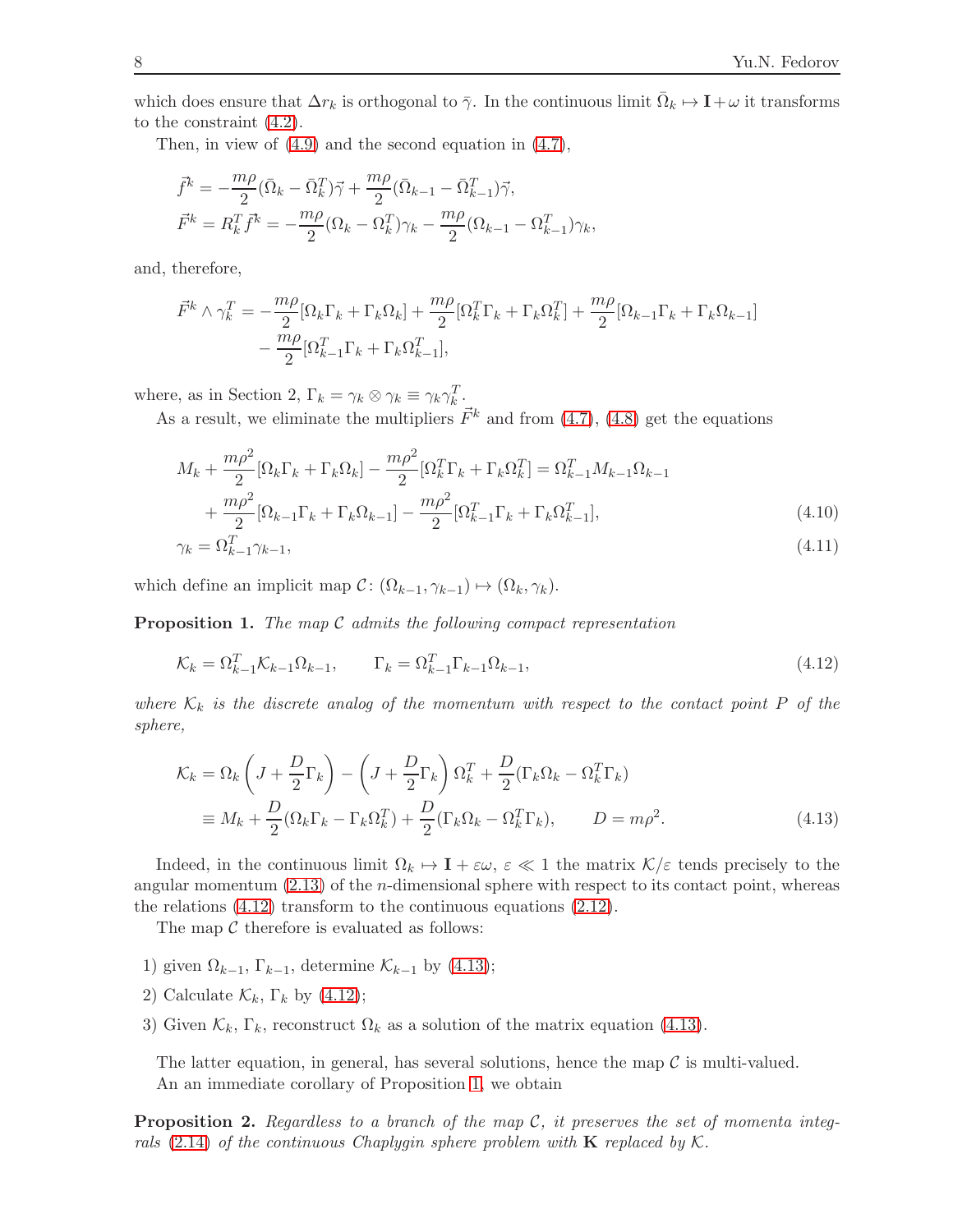This property gives a solid justification of our choice of the discrete constraint [\(4.9\)](#page-6-4). Note however that a discrete analog of the energy integral [\(2.15\)](#page-3-4) in the generic case is unknown (see also Proposition [3](#page-9-0) below).

Proof of Proposition [1.](#page-7-2) The second equation in  $(4.12)$  follows directly from  $(4.11)$ . Now replacing  $\Gamma_k$  in the right hand side of [\(4.10\)](#page-7-4) by  $\Omega_{k-1}^T \Gamma_{k-1} \Omega_{k-1}$  and using the identity  $\Omega_{k-1} \Omega_{k-1}^T = \mathbf{I}$ , we get

$$
M_{k} + \frac{m\rho^{2}}{2} [\Omega_{k}\Gamma_{k} + \Gamma_{k}\Omega_{k}] - \frac{m\rho^{2}}{2} [\Omega_{k}^{T}\Gamma_{k} + \Gamma_{k}\Omega_{k}^{T}] = \Omega_{k-1}^{T} M_{k-1}\Omega_{k-1} + \frac{m\rho^{2}}{2} [\Gamma_{k-1}\Omega_{k-1} + \Omega_{k-1}^{T}\Gamma_{k-1}\Omega_{k-1}^{2}] - \frac{m\rho^{2}}{2} [(\Omega_{k-1}^{T})^{2}\Gamma_{k-1}\Omega_{k-1} + \Omega_{k-1}^{T}\Gamma_{k-1}],
$$

which, in view of  $(4.13)$ , is equivalent to the first equation in  $(4.12)$ .

Remark 3. The form of equations [\(4.12\)](#page-7-0), [\(4.13\)](#page-7-1) is reminiscent to that of the discrete Euler top on  $SO(n)$  first described in [\[19\]](#page-14-8),

<span id="page-8-0"></span>
$$
M_k = \Omega_{k-1}^T M_{k-1} \Omega_{k-1}, \qquad M_k = \Omega_k J - J \Omega_k^T,\tag{4.14}
$$

however, the discrete momentum K in [\(4.13\)](#page-7-1) depends not only on  $\Omega$ , but also on  $\gamma$ . Note that, in view of Proposition [1,](#page-7-2) the subsequent momenta  $\mathcal{K}_{k-1}$ ,  $\mathcal{K}_k$  admit curious intertwining relations

$$
\mathcal{K}_{k-1} = \Omega_{k-1} \left( J + \frac{D}{2} (\Gamma_{k-1} + \Gamma_k) \right) - \left( J + \frac{D}{2} (\Gamma_{k-1} + \Gamma_k) \right) \Omega_{k-1}^T,
$$
  

$$
\mathcal{K}_k = \left( J + \frac{D}{2} (\Gamma_{k-1} + \Gamma_k) \right) \Omega_{k-1} - \Omega_{k-1}^T \left( J + \frac{D}{2} (\Gamma_{k-1} + \Gamma_k) \right),
$$

which are reminiscent to the following relation between the subsequent momenta of the discrete Euler top  $(4.14)$  (see [\[16\]](#page-14-9))

$$
M_{k-1} = \Omega_{k-1}J - J\Omega_{k-1}^T, \qquad M_k = J\Omega_{k-1} - \Omega_{k-1}^T J.
$$

## 5 Discrete Chaplygin sphere on  $E(3)$  and its particular solutions

In the case  $n = 3$  we can make use of the following parameterization of the body finite rotations

<span id="page-8-1"></span>
$$
\Omega = \begin{pmatrix} q_0^2 + q_1^2 - q_2^2 - q_3^2 & 2(q_1q_2 - q_3q_0) & 2(q_1q_3 + q_2q_0) \\ 2(q_1q_2 + q_3q_0) & q_0^2 + q_2^2 - q_1^2 - q_3^2 & 2(q_2q_3 - q_0q_1) \\ 2(q_1q_3 - q_2q_0) & -2(q_2q_3 - q_0q_1) & q_0^2 + q_3^2 - q_1^2 - q_2^2 \end{pmatrix},
$$
\n(5.1)

where  $q_0$ ,  $q_i$  are the Euler parameters subject to relations  $q_0^2 + q_1^2 + q_2^2 + q_3^2 = 1$  and  $q_0 > 0$ . The operator [\(5.1\)](#page-8-1) describes a finite rotation in  $\mathbb{R}^3$  about the vector  $\mathbf{q} = (q_1, q_2, q_3)^T$  by the angle  $\theta$ such that  $q_0 = \cos(\theta/2)$  and  $|\mathbf{q}| = \sin(\theta/2)$  (see, e.g., [\[20\]](#page-14-11)).

Let now  $\vec{M}_k, \vec{K}_k \in \mathbb{R}^3$  be the vector representations of  $M_k, K_k \in so^*(3)$ ,

$$
\vec{M} = (M_1, M_2, M_3)^T \equiv (M_{32}, M_{13}, M_{21})^T,
$$
  

$$
\vec{K} = (\mathcal{K}_1, \mathcal{K}_2, \mathcal{K}_3)^T \equiv (\mathcal{K}_{32}, \mathcal{K}_{13}, \mathcal{K}_{21})^T.
$$

Then, in view of [\(4.13\)](#page-7-1), we get simple expressions

<span id="page-8-2"></span>
$$
\vec{M} = 2 \begin{pmatrix} (J_2 + J_3)q_0 q_1 + (J_2 - J_3)q_2 q_3 \\ (J_1 + J_3)q_0 q_2 + (J_3 - J_1)q_1 q_3 \\ (J_1 + J_2)q_0 q_3 + (J_1 - J_2)q_1 q_2 \end{pmatrix}, \qquad \vec{\mathcal{K}} = \vec{M} + 2Dq_0 (\mathbf{q} - \langle \gamma, \mathbf{q} \rangle \gamma).
$$
 (5.2)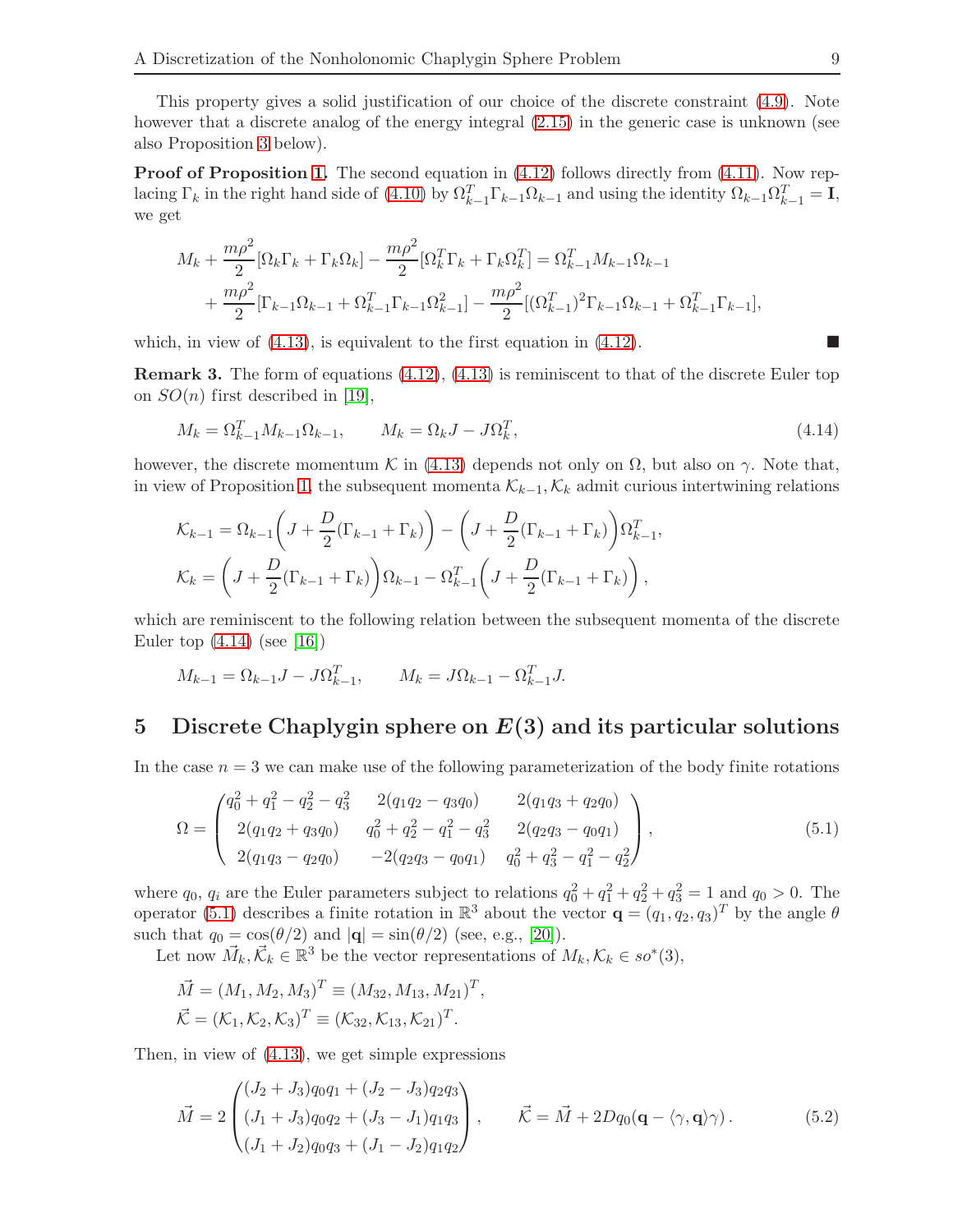In the continuous limit, when the angle  $\theta$  is small,  $\theta = \varepsilon \omega$ ,  $\varepsilon \ll 1$ , we have  $\mathbf{q} = \frac{\varepsilon}{2} \omega + O(\varepsilon^3)$ ,  $q_0 = 1 - O(\varepsilon^2)$ , and, up to terms of order  $\varepsilon$ ,

$$
\frac{1}{\varepsilon}\vec{\mathcal{K}} = \Lambda\omega - D\langle \gamma, \omega \rangle \gamma, \qquad \Lambda = \text{diag}(J_2 + J_3 + D, J_1 + J_3 + D, J_1 + J_2 + D),
$$

which coincides with the expression for the angular momentum vector  $K$  in the classical Chaplygin problem.

As a result, in the vector form the map [\(4.12\)](#page-7-0) reads

<span id="page-9-1"></span>
$$
\vec{\mathcal{K}}_k = \Omega_{k-1}^T \vec{\mathcal{K}}_{k-1}, \qquad \gamma_k = \Omega_{k-1}^T \gamma_{k-1}, \tag{5.3}
$$

where  $\Omega_k$  is recovered from  $\mathcal{K}_k$ ,  $\gamma_k$  by solving [\(5.2\)](#page-8-2) with respect to q and substituting the solution into [\(5.1\)](#page-8-1). One can show that for real K,  $\gamma$ , the equations [\(5.2\)](#page-8-2) have at most 4 and at least 2 real solutions q.

Like in most of other discrete systems, in order to choose one of the branches of the map  $(4.12)$ one should restrict to the case of sufficiently small finite rotations  $\Omega_k$ . In this case only one of the above real solutions q will be small and should be taken as the appropriate branch.

Like the continuous system [\(2.3\)](#page-2-1), apart from the geometric condition  $\langle \gamma, \gamma \rangle = 1$ , the discrete system preserves two independent integrals

$$
\langle \mathcal{K}, \gamma \rangle = h, \qquad \langle \mathcal{K}, \mathcal{K} \rangle = n.
$$

However, as simple numerical tests show, the energy integral [\(2.5\)](#page-2-3) is not preserved.

**The special case**  $\vec{\mathcal{K}} \parallel \gamma$ . Like the continuous Chaplygin system, the map [\(5.3\)](#page-9-1) has the special case when  $\vec{\mathcal{K}}_k = h\gamma_k$ , h = const. In view of [\(5.2\)](#page-8-2), this implies the following relation between  $\gamma$  and **q** 

<span id="page-9-2"></span>
$$
2\begin{pmatrix}\n(\hat{J}_2 + \hat{J}_3)q_0q_1 + (\hat{J}_2 - \hat{J}_3)q_2q_3 \\
(\hat{J}_1 + \hat{J}_3)q_0q_2 + (\hat{J}_3 - \hat{J}_1)q_1q_3 \\
(\hat{J}_1 + \hat{J}_2)q_0q_3 + (\hat{J}_1 - \hat{J}_2)q_1q_2\n\end{pmatrix} = [h + D q_0 \langle \gamma, \mathbf{q} \rangle] \gamma, \qquad \hat{J} = J + \frac{D}{2}I.
$$
\n(5.4)

Then one obtains the reduced map  $\mathcal{G}_h: S^2 \mapsto S^2$ ,  $\mathcal{G}_h(\gamma_{k-1}) = \gamma_k$  evaluated as follows:

- 1) given  $\gamma_{k-1}$ , one recovers **q** as a solution of [\(5.4\)](#page-9-2),
- 2) one calculates  $\Omega_k$  by [\(5.1\)](#page-8-1) and  $\gamma_k$  by the second equation in [\(5.3\)](#page-9-1).

<span id="page-9-0"></span>**Proposition 3.** For any branch of the map  $\mathcal{G}_h$ , it has the quadratic integral

<span id="page-9-4"></span>
$$
\langle \gamma, \Lambda^{-1} \gamma \rangle = l. \tag{5.5}
$$

**Proof.** In view of  $(5.4)$ ,  $(5.1)$ , and the second equation in  $(5.3)^3$  $(5.3)^3$  $(5.3)^3$ ,

$$
\gamma_k = \frac{2}{\sigma_k} \begin{pmatrix} (\hat{J}_2 + \hat{J}_3)q_0 q_1 + (\hat{J}_2 - \hat{J}_3)q_2 q_3 \\ (\hat{J}_1 + \hat{J}_3)q_0 q_2 + (\hat{J}_3 - \hat{J}_1)q_1 q_3 \\ (\hat{J}_1 + \hat{J}_2)q_0 q_3 + (\hat{J}_1 - \hat{J}_2)q_1 q_2 \end{pmatrix}, \qquad \sigma_k = [h + D\langle \gamma_k, q_0 \mathbf{q} \rangle],
$$

<span id="page-9-5"></span>
$$
\gamma_{k+1} = -\Omega_k^T \gamma_k \equiv \frac{2}{\sigma_k} \begin{pmatrix} (\hat{J}_2 + \hat{J}_3)q_0 q_1 - (\hat{J}_2 - \hat{J}_3)q_2 q_3 \\ (\hat{J}_1 + \hat{J}_3)q_0 q_2 - (\hat{J}_3 - \hat{J}_1)q_1 q_3 \\ (\hat{J}_1 + \hat{J}_2)q_0 q_3 - (\hat{J}_1 - \hat{J}_2)q_1 q_2 \end{pmatrix} . \tag{5.6}
$$

Substituting these expressions into [\(5.5\)](#page-9-4), we obtain  $\langle \gamma_k, \Lambda^{-1}\gamma_k \rangle = \langle \gamma_{k+1}, \Lambda^{-1}\gamma_{k+1} \rangle$ .

<span id="page-9-3"></span> $3$ To simplify notation, here and below we omit the discrete time index k in the components of q.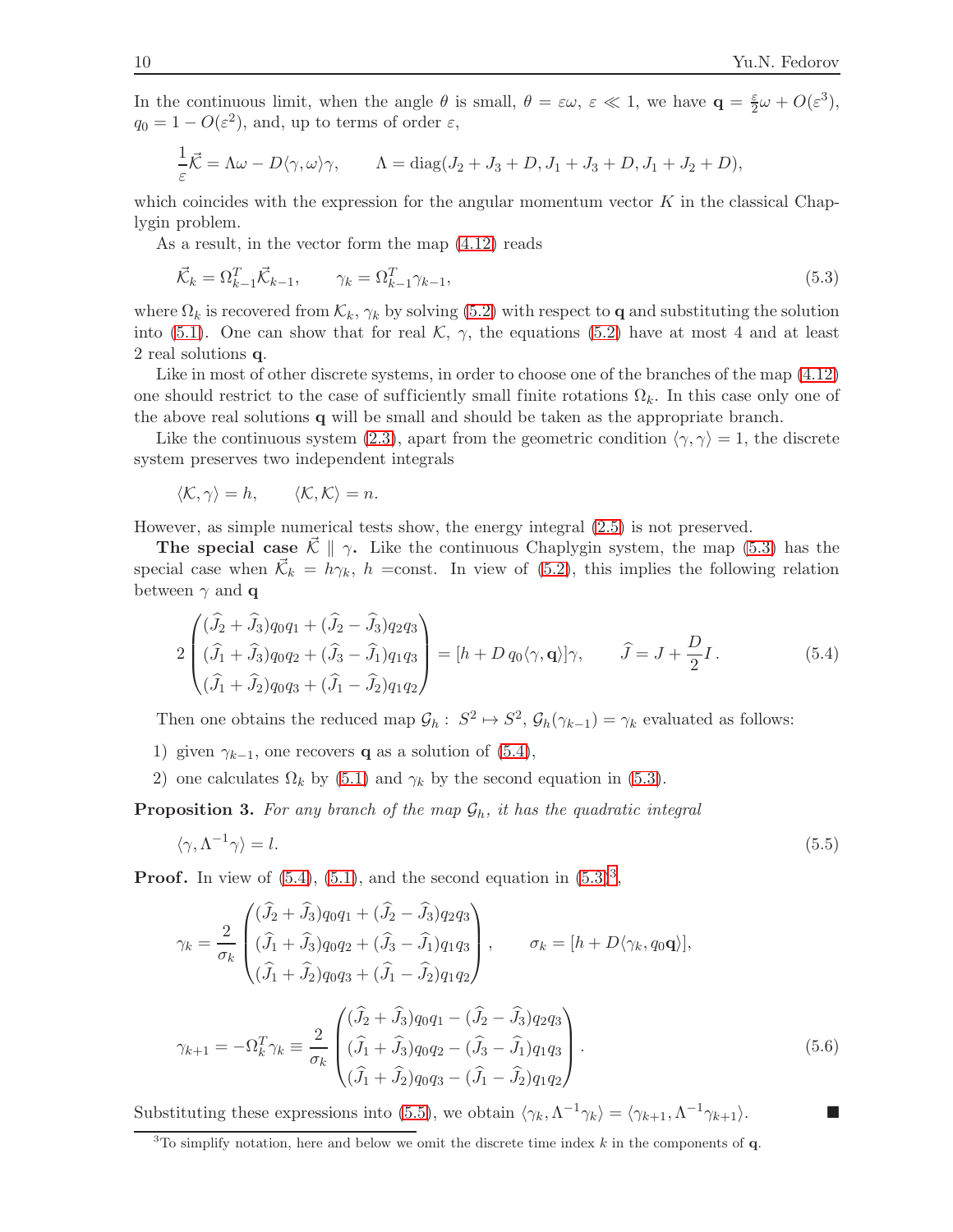As a result, in our special case the complex invariant variety of the map  $\mathcal{G}_h$  is the spatial elliptic curve  $\mathcal{E}$ , the intersection of the unit sphere  $\langle \gamma, \gamma \rangle = 1$  with the quadric given by [\(5.5\)](#page-9-4). The curve  $\mathcal E$  is 4-fold unramified covering of the planar elliptic curve

$$
\mathcal{E}_0 = \left\{ w^2 = -(z - \Lambda_1^{-1})(z - \Lambda_2^{-1})(z - \Lambda_3^{-1})(z - l) \right\}
$$

and the points of  $\mathcal E$  are parameterized by the Jacobi elliptic functions associated to  $\mathcal E_0$ . Assume for concreteness that  $\Lambda_1^{-1} < \Lambda_2^{-1} < l < \Lambda_3^{-1}$ . Then the parameterization reads (see e.g., [\[20,](#page-14-11) [13\]](#page-14-14))

$$
\gamma_1 = C_1 \operatorname{cn}(u|k), \qquad \gamma_2 = C_2 \operatorname{sn}(u|k), \qquad \gamma_3 = C_3 \operatorname{dn}(u|k),
$$
\n(5.7)

<span id="page-10-2"></span><span id="page-10-1"></span>
$$
C_1 = \sqrt{\frac{\Lambda_1 (1 - \Lambda_3 l)}{\Lambda_1 - \Lambda_3}}, \qquad C_2 = \sqrt{\frac{\Lambda_2 (1 - \Lambda_3 l)}{\Lambda_2 - \Lambda_3}}, \qquad C_3 = \sqrt{\frac{\Lambda_3 (1 - \Lambda_1 l)}{\Lambda_1 - \Lambda_3}},
$$
(5.8)

where u is a complex phase parameter and k is the modulus of  $\mathcal{E}_0$  given by

<span id="page-10-0"></span>
$$
k^{2} = \frac{(\Lambda_{1} - \Lambda_{2})(1 - \Lambda_{3}l)}{(\Lambda_{2} - \Lambda_{3})(\Lambda_{1}l - 1)}.
$$

Therefore, for a fixed l, the map  $\mathcal{G}_h$  is reduced to one-dimensional map

$$
u_{k+1} = u_k + \Delta u_k(u_k, l), \tag{5.9}
$$

with the increment  $\Delta u_k$  is a function of  $u_k$ , l to be determined below.

**Remark 4.** As seen from [\(5.6\)](#page-9-5), the structure of the map  $\mathcal{G}_h$  is similar to that of the Veselov– Moser discretization [\(4.14\)](#page-8-0) of the Euler top on  $so(3)$ . As shown in [\[16,](#page-14-9) [1\]](#page-13-3), the latter discretization preserves the momentum and the energy integrals, whereas the corresponding increment  $\Delta u_k$ does not depend on the argument  $u_k$  in the elliptic parameterization. The same holds for another exact discretization of the top found in [\[7\]](#page-14-3).

In comparison with the Veselov–Moser discretization, our map  $\mathcal{G}_h$  involves the extra factor  $\sigma_k$ , which is not constant on the orbits of  $\mathcal{G}_h$ . This gives an indication that under our map  $\mathcal{G}_h$ the increment  $\Delta u_k$  depends essentially on  $u_k$ . Moreover, as  $\mathcal{G}_h$  is multi-valued, the function  $\Delta u_k(u_k, l)$  is expected to be multi-valued as well. This stays in contrast with the solutions of the continuous equations [\(2.7\)](#page-2-4) obtained from the Chaplygin sphere system under the condition  $K \parallel \gamma$ : the components of  $\gamma$  are elliptic functions whose argument changes uniformly with time t.

In this connection the following natural problem of the complete integrability of the map  $\mathcal{G}_h$ arises: is there a (multi-valued) reparameterization  $u = f(s, l)$ ,  $s \in \mathbb{C}$  such that

$$
u_k = f(s_k), \qquad u_{k+1} = f(s_k + \Delta s)
$$

and the increment  $\Delta s$  does not depend on  $s_k$ ? Note that this property is equivalent to that the one-dimensional map [\(5.9\)](#page-10-0) preserves the invariant measure  $\mu(u)du$ , where the density  $\mu(u)$  must satisfy the discrete Liouville equation

$$
\frac{\partial u_{k+1}}{\partial u_k} = \frac{\mu(u_k)}{\mu(u_{k+1})}
$$

and is related to  $f(s)$  by the formula  $df/ds = 1/\mu$ . Due to the existence of the integral [\(5.5\)](#page-9-4), this is also equivalent to that the map  $\mathcal{G}_h$  itself preserves an invariant measure on  $S^2$ .

Since  $u$  is the argument of an elliptic function, the restriction of the map [\(5.9\)](#page-10-0) onto the real axis describes a diffeomorphism of a circle with the angular function  $\Delta u_k(u_k, l)$ . Hence, the answer to the above integrability question requires studying the properties of the diffeomorphism and applying known theorems in this field (see, e.g., [\[17\]](#page-14-15) and references therein).

**Determination of**  $\Delta u_k(u_k, l)$ . For convenience, in the sequel we omit the discrete time index k and denote  $\mathcal{G}_h(\gamma) = \tilde{\gamma}$ ,  $u + \Delta u = \tilde{u}$ . To determine the function  $\Delta u(u, l)$ , we shall use the following property.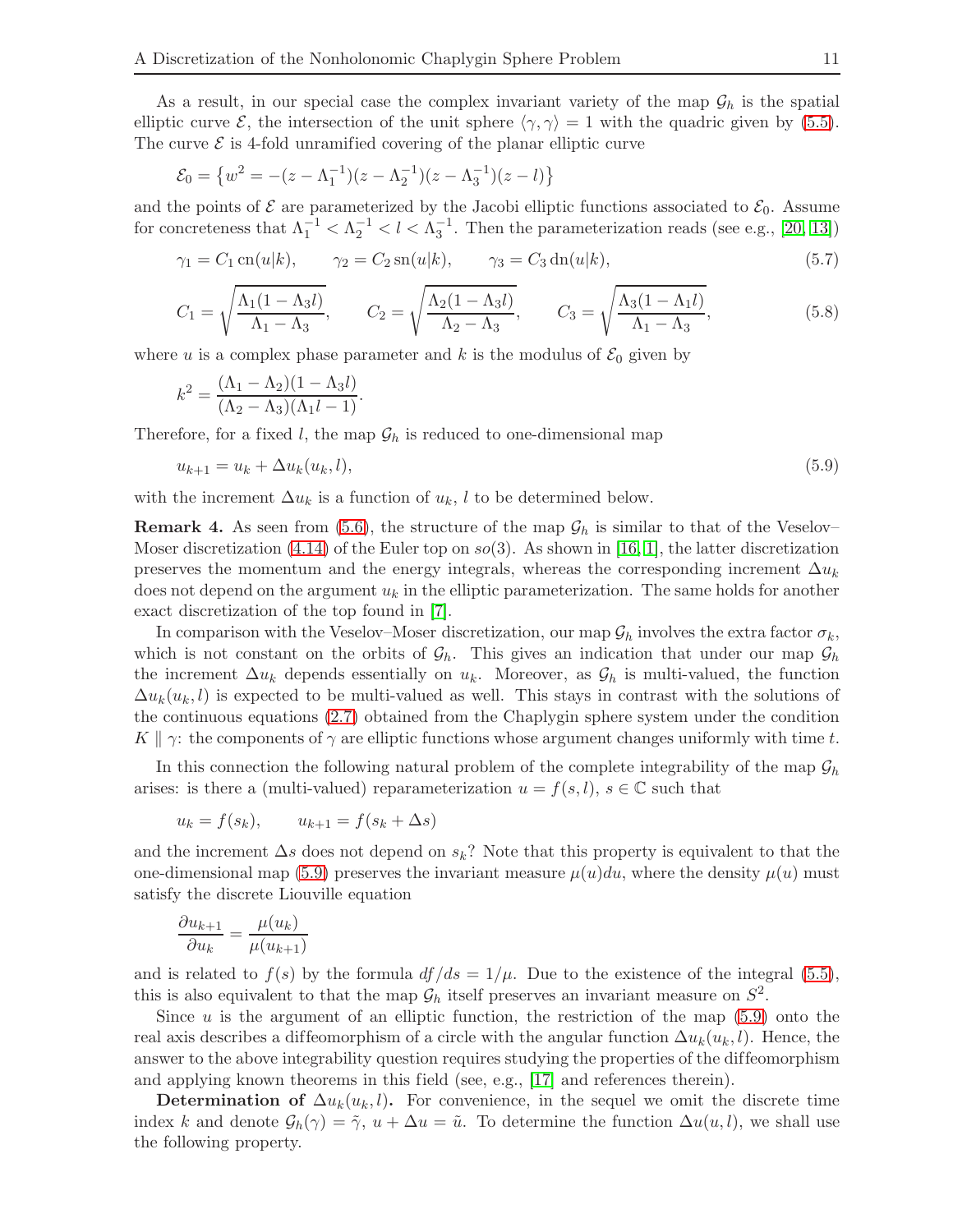**Proposition 4.** The map  $\mathcal{G}_h$  admits the following implicit form that involves the sum and the difference of  $\gamma$ ,  $\tilde{\gamma}$  only:

<span id="page-11-1"></span>
$$
\tilde{\gamma} - \gamma = \frac{\kappa}{4} (\tilde{\gamma} + \gamma) \times \Lambda^{-1} (\tilde{\gamma} + \gamma),
$$
\n
$$
\kappa = \frac{2\sigma}{1 + \sqrt{1 - \frac{1}{4} \langle \tilde{\gamma} + \gamma, \Lambda^{-2} (\tilde{\gamma} + \gamma) \rangle}},
$$
\n
$$
\sigma = \frac{h}{\gamma}
$$
\n(5.11)

<span id="page-11-2"></span>
$$
\sigma = \frac{D}{1 - \frac{D}{8} \langle \tilde{\gamma} + \gamma, \Lambda^{-1} (\tilde{\gamma} + \gamma) \rangle}.
$$
\n(5.11)

**Proof.** As follows from  $(5.6)$ ,

<span id="page-11-0"></span>
$$
\tilde{\gamma} + \gamma = \frac{4q_0}{\sigma} \Lambda \mathbf{q}, \qquad \tilde{\gamma} - \gamma = \frac{4}{\sigma} \Lambda \mathbf{q} \times \mathbf{q}
$$
\n(5.12)

and, therefore,

$$
\tilde{\gamma} - \gamma = \frac{\sigma}{4q_0^2} (\tilde{\gamma} + \gamma) \times \Lambda^{-1} (\tilde{\gamma} + \gamma).
$$

Using [\(5.12\)](#page-11-0), it is easy to check that

$$
2q_0^2 = 1 + \sqrt{1 - \frac{1}{4} \langle \Lambda^{-1}(\tilde{\gamma} + \gamma), \Lambda^{-1}(\tilde{\gamma} + \gamma) \rangle}
$$

and that the factor  $\sigma$  defined in [\(5.6\)](#page-9-5) is the solution of the equation

$$
\sigma = h + D\bigg\langle \gamma, \frac{\sigma}{4} \Lambda^{-1}(\tilde{\gamma} + \gamma) \bigg\rangle.
$$

Then, in view of relation

$$
\langle \gamma, \Lambda^{-1}(\tilde{\gamma} + \gamma) \rangle = \frac{1}{2} \langle \gamma + \tilde{\gamma}, \Lambda^{-1}(\gamma + \tilde{\gamma}) \rangle,
$$

one obtains  $(5.10)$ ,  $(5.11)$ .

Below we assume  $h = 1$  in [\(5.11\)](#page-11-2), which can always be made by appropriate rescaling of  $\Lambda$ and D.

Implicit maps in the symmetric form  $(5.10)$  were studied in  $[1]$  as special discretizations of the Euler top on so(3). The symmetry allows to determine the function  $\Delta u(u, l)$  in [\(5.9\)](#page-10-0). Following [\[1\]](#page-13-3), we set

$$
\bar{u} = \frac{u + \tilde{u}}{2}, \qquad \delta u = \frac{\tilde{u} - u}{2}.
$$

Then, due to addition formulas for the Jacobi elliptic functions (see e.g., [\[13\]](#page-14-14)), the parameterization  $(5.7)$ ,  $(5.8)$  implies

<span id="page-11-3"></span>
$$
\tilde{\gamma}_1 - \gamma_1 = \frac{2C_1}{\mathcal{D}} \operatorname{sn}(\bar{u}) \operatorname{dn}(\bar{u}) \operatorname{sn}(\delta u) \operatorname{dn}(\delta u), \qquad \tilde{\gamma}_1 + \gamma_1 = \frac{2C_1}{\mathcal{D}} \operatorname{cn}(\bar{u}) \operatorname{cn}(\delta u),
$$
  

$$
\mathcal{D} = 1 - k^2 \operatorname{sn}^2(\bar{u}) \operatorname{sn}^2(\delta u)
$$
(5.13)

and similar expressions for the other components of  $\tilde{\gamma} - \gamma$ ,  $\tilde{\gamma} + \gamma$ . Substituting them into any of the equations [\(5.10\)](#page-11-1), one obtains (see also [\[1\]](#page-13-3))

$$
\frac{2\mathcal{D}}{\varkappa} = V \frac{\text{cn}(\delta u)\text{dn}(\delta u)}{\text{sn}(\delta u)}, \qquad V^2 = \frac{(\Lambda_2 - \Lambda_3)(\Lambda_1 l - 1)}{\Lambda_1 \Lambda_2 \Lambda_3}
$$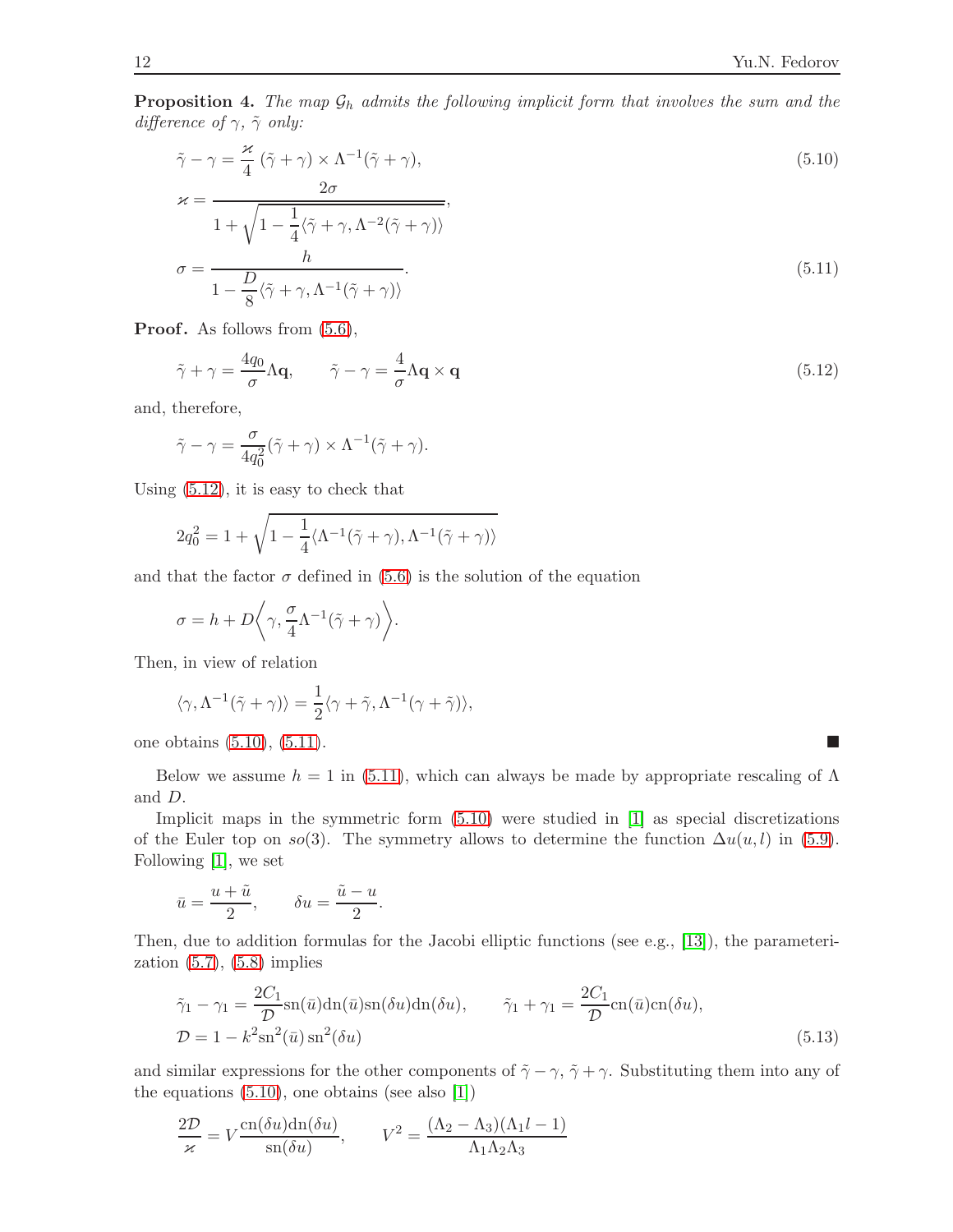or, in view of  $(5.11)$ ,

<span id="page-12-0"></span>
$$
\left(1 - \frac{d}{2}\Pi_1\right)\sqrt{\mathcal{D}^2 - \Pi_2\mathcal{D}^2} = V \frac{\text{cn}(\delta u)\text{dn}(\delta u)}{\text{sn}(\delta u)} - \mathcal{D}\left(1 - \frac{d}{2}\Pi_1\right),
$$
\n
$$
\Pi_1 = \frac{1}{4}\langle\tilde{\gamma} + \gamma, \Lambda^{-1}(\tilde{\gamma} + \gamma)\rangle, \qquad \Pi_2 = \frac{1}{4}\langle\tilde{\gamma} + \gamma, \Lambda^{-2}(\tilde{\gamma} + \gamma)\rangle.
$$
\n(5.14)

Then, making squares of both parts of [\(5.14\)](#page-12-0) and taking into account the expressions

$$
\Pi_1 = \frac{1}{\mathcal{D}} \left( \frac{C_1^2}{\Lambda_1} + \frac{C_3^2}{\Lambda_3} - \frac{C_2^2}{\Lambda_2} \text{sn}^2(\delta u) \right) \equiv \frac{1}{\mathcal{D}} \left( l - \mu \text{sn}^2(\delta u) \right), \qquad \mu = \frac{1 - \Lambda_3 l}{\Lambda_2 - \Lambda_3},
$$
\n
$$
\Pi_2 = \frac{1}{\mathcal{D}^2} \left( \frac{C_1^2}{\Lambda_1^2} \text{cn}^2(\bar{u}) \text{cn}^2(\delta u) + \frac{C_2^2}{\Lambda_2^2} \text{sn}^2(\bar{u}) \text{cn}^2(\delta u) \text{dn}^2(\delta u) + \frac{C_3^2}{\Lambda_3^2} \text{dn}^2(\bar{u}) \text{dn}^2(\delta u) \right)
$$
\n
$$
\equiv \frac{1}{\mathcal{D}^2} \left( \frac{G}{\text{sn}^2(\delta u)} \mathcal{D} - V^2 \frac{\text{cn}^2(\delta u) \text{dn}^2(\delta u)}{\text{sn}^2(\delta u)} \right),
$$

where

$$
G = \frac{C_1^2}{k^2 \Lambda_1^2} \text{cn}^2(\delta u) - \frac{C_2^2}{\Lambda_2^2} \text{cn}^2(\delta u) \text{dn}^2(\delta u) + \frac{C_3^2}{\Lambda_3^2} \text{dn}^2(\delta u) \equiv V^2(1 + \alpha \text{sn}^2(\delta u) - \beta \text{sn}^4(\delta u)),
$$
  

$$
\alpha = \frac{2\Lambda_1 \Lambda_3 - (\Lambda_1 + \Lambda_3 - \Lambda_2)}{(\Lambda_2 - \Lambda_3)(\Lambda_1 l - 1)}, \qquad \beta = \frac{\Lambda_1 \Lambda_3}{(\Lambda_2 - \Lambda_3)^2} \frac{1 - \Lambda_3 l}{\Lambda_1 l - 1},
$$

after simplifications we obtain the following relation between the Jacobi elliptic functions of  $\delta u$ and the function  $\text{sn}(\bar{u})$  (contained in  $\mathcal D$  only)

<span id="page-12-1"></span>
$$
-\frac{d^2}{4}\frac{(l-\mu\operatorname{sn}^2(\delta u))^2}{\mathcal{D}^2}(G\mathcal{D}-V^2\operatorname{cn}^2(\delta u)\operatorname{dn}^2(\delta u))
$$
  
+ 
$$
d\frac{l-\mu\operatorname{sn}^2(\delta u)}{\mathcal{D}}((G\mathcal{D}-V^2\operatorname{cn}^2(\delta u)\operatorname{dn}^2(\delta u))-Vw(\delta u)\mathcal{D})+\mathcal{D}(2Vw(\delta u)-G)=0, (5.15)
$$
  

$$
w(\delta u)=\operatorname{sn}(\delta u)\operatorname{cn}(\delta u)\operatorname{dn}(\delta u).
$$

Note that in the case  $d = 0$ , when the map  $\mathcal{G}_h$  reduces to the discretization of the Euler top, the terms with D in [\(5.15\)](#page-12-1) can be eliminated and the increment  $\delta u$  becomes independent of  $\bar{u}$ , as expected and was shown explicitly in [\[1\]](#page-13-3).

Now, expressing  $\text{sn}(\bar{u}) \equiv \text{sn}(u + \delta u)$  in terms of elliptic functions of u and  $\delta u$ , and using relations  $cn(u)^2 = 1 - sn^2(u)$ ,  $dn(u)^2 = 1 - k^2 sn^2(u)$ , we can rewrite [\(5.13\)](#page-11-3) as

<span id="page-12-2"></span>
$$
\mathcal{D} = \frac{1}{[1 - k^2 \text{sn}^2(u) \text{sn}^2(\delta u)]^2} (k^2 \text{sn}^2(u) \text{sn}^2(\delta u)(2 - (k^2 + 1) \text{sn}^2(\delta u) - k^2 \text{sn}^4(\delta u)) \n+ 2k^2 \text{sn}^2(\delta u) w(\delta u) W(u) + k^2 \text{sn}^4(\delta u)[1 - k^2 \text{sn}^2(u)] - 1), \nW(u) = \text{sn}(u) \text{cn}(u) \text{dn}(u), \qquad w(\delta u) = \text{sn}(\delta u) \text{cn}(\delta u) \text{dn}(\delta u).
$$
\n(5.16)

Substituting this expression into [\(5.15\)](#page-12-1), one obtains a rather complicated equation for  $\text{sn}^2(u)$ ,  $\sin^2(\delta u)$ ,  $w(\delta u)$  that implicitly describes the dependence the function  $\Delta u_k(u_k, l)$ .

One can make this equation algebraic by introducing the variables  $p = \wp(\delta u)$ ,  $q = \wp'(\delta u)$ , which are coordinates on the curve  $\mathcal E$  represented in the canonical Weierstrass form

$$
q^2 = 4(p - e_1)(p - e_2)(p - e_3),
$$
  $e_1 = \frac{1}{3}(2 - k^2),$   $e_2 = \frac{1}{3}(2k^2 - 1),$   $e_3 = -\frac{1}{3}(1 + k^2).$ 

Under the rational parameterization

$$
\operatorname{sn}^2(\delta u) = \frac{1}{p - e_3},
$$
\n $\operatorname{cn}^2(\delta u) = \frac{p - e_1}{p - e_3},$ \n $\operatorname{dn}^2(\delta u) = \frac{p - e_2}{p - e_3},$ \n $w(\delta_u) = \frac{1}{2} \frac{q}{(p - e_3)^3}$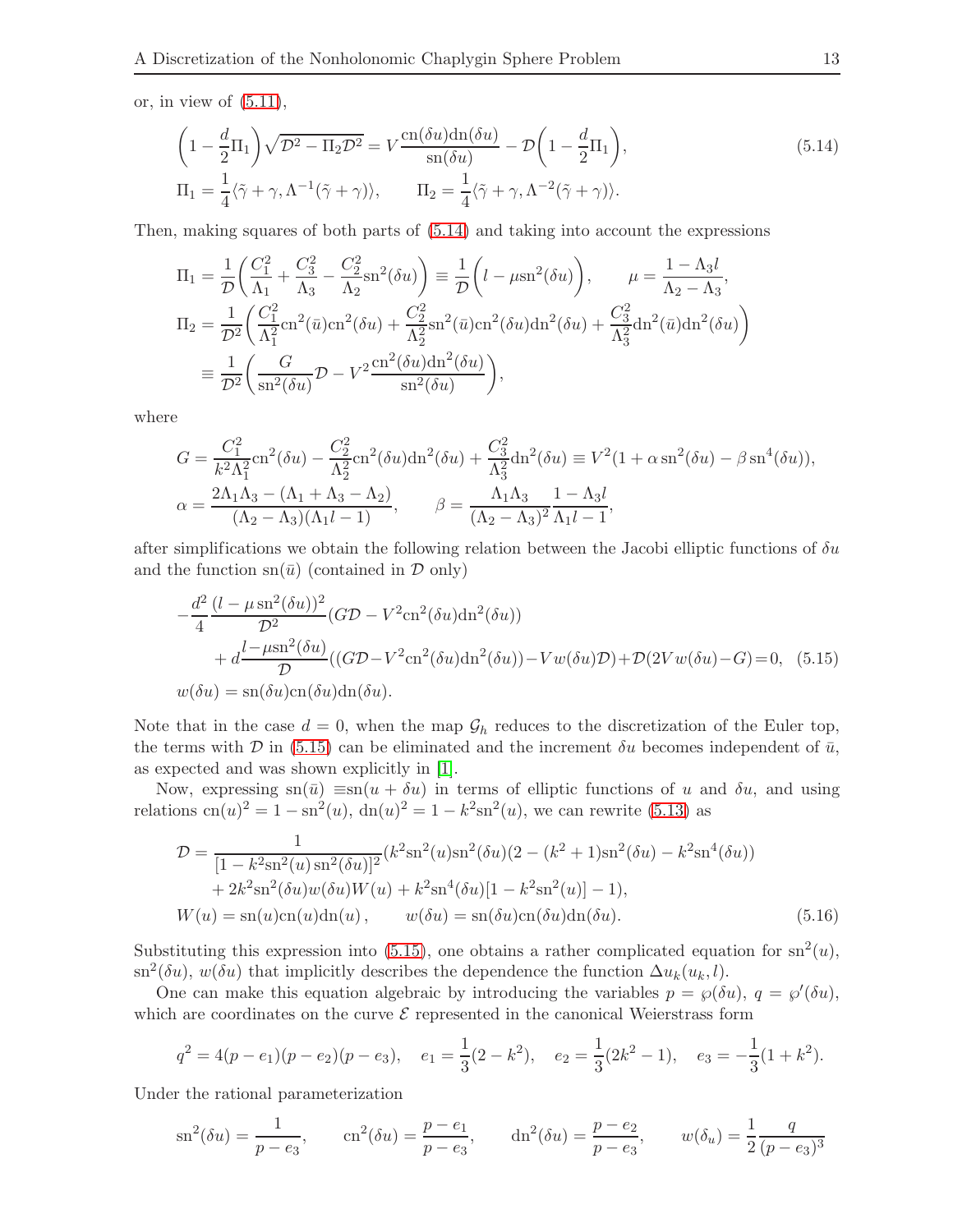equation [\(5.15\)](#page-12-1) together with [\(5.16\)](#page-12-2) defines a plane algebraic curve whose intersections  $P^{(j)}$ with  $\mathcal{E}_0$  give the values of  $\delta u$  via the integral

$$
\delta u^{(j)} = \int_{\infty}^{P^{(j)}} \frac{dp}{2\sqrt{(p-e_1)(p-e_2)(p-e_3)}}.
$$

#### 6 Conclusive remarks

In given paper we constructed a discretization of the Chaplygin sphere problem on  $E(n)$  which preserves all the momenta integrals and, in the particular case of the motion, the energy. This case is reduced to the multi-valued map  $\mathcal{G}_h$  on  $so^*(3)$  which is reminiscent to the Veselov–Moser discretization of the Euler top and is given by an addition law on elliptic curves. However, in contrast to known integrable maps of this type, the increment depends not only on the energy constant, but also on the point on the curve. According to [\[1\]](#page-13-3), this implies that  $\mathcal{G}_h$  does not preserve the standard Lie–Poisson structure on  $so^*(3)$ , which is quite expected due to the nonholonomic origin of the map.

The integrability of the map  $\mathcal{G}_h$  (which is interpreted as the possibility of writing its explicit discrete time solution) was shown to be equivalent to preservation of an invariant measure on the Lie algebra. Note that the latter property is often related to integrability in quadratures in the continuous case (recall the Jacobi last multiplier theorem).

In this connection it would be interesting to develop integrability criteria for discrete systems preserving an invariant measure, in particular to formulate a discrete version of the Jacobi last multiplier theorem.

Although the energy [\(2.5\)](#page-2-3) of the Chaplygin sphere expressed in terms of the momentum  $\mathcal K$ is not preserved in the discrete setting in general, this does not exclude the existence of another integral that transforms to the energy in the continuous limit.

Lastly, as shown in [\[18\]](#page-14-13), the classical Chaplygin sphere problem is a natural example of a nonholonomic LR system on the direct product  $SO(3) \times \mathbb{R}^3$  (the kinetic energy is left-invariant, while the constraint distribution is right-invariant with respect to the group action). One can show that the discrete Lagrangian [\(4.1\)](#page-5-2) and the discrete constraint subvariety given by [\(4.9\)](#page-6-4) possess the same properties, i.e., our discretization of the Chaplygin sphere is a discrete LR system on  $SO(n) \times \mathbb{R}^n$ .

We then believe that it is worth studying properties of generic discrete LR systems and of their reductions, such as preservation of momenta, energy, and an invariant measure.

#### Acknowledgments

I am grateful to the anonymous referees whose remarks helped to improve the text. The research was partially supported by Spanish Ministry of Science and Technology grant BFM 2003-09504- C02-02.

## <span id="page-13-3"></span>References

- <span id="page-13-0"></span>[1] Bobenko A.I., Lorbeer B., Suris Yu., Integrable discretizations of the Euler top, J. Math. Phys. 39 (1998), 6668–6683, [solv-int/9803016.](http://arxiv.org/abs/solv-int/9803016)
- <span id="page-13-2"></span>[2] Borisov A., Mamaev I., An obstruction to nonholonomic systems being Hamiltonian, Dokl. Akad. Nauk 387 (2002), 764–766 (English transl.: Dokl. Phys. 47 (2002), 892–894).
- <span id="page-13-1"></span>[3] Chaplygin S.A., On rolling of a ball on a horisontal plane, in Collection of Works, Vol. 1, Nauka, Moscow, 1981 (English transl.: Regul. Chaotic Dyn. 7 (2002), 131–148).
- [4] Cortés J., Martínez S., Nonholonomic integrators, *Nonlinearity* 14 (2001), 1365–1392.